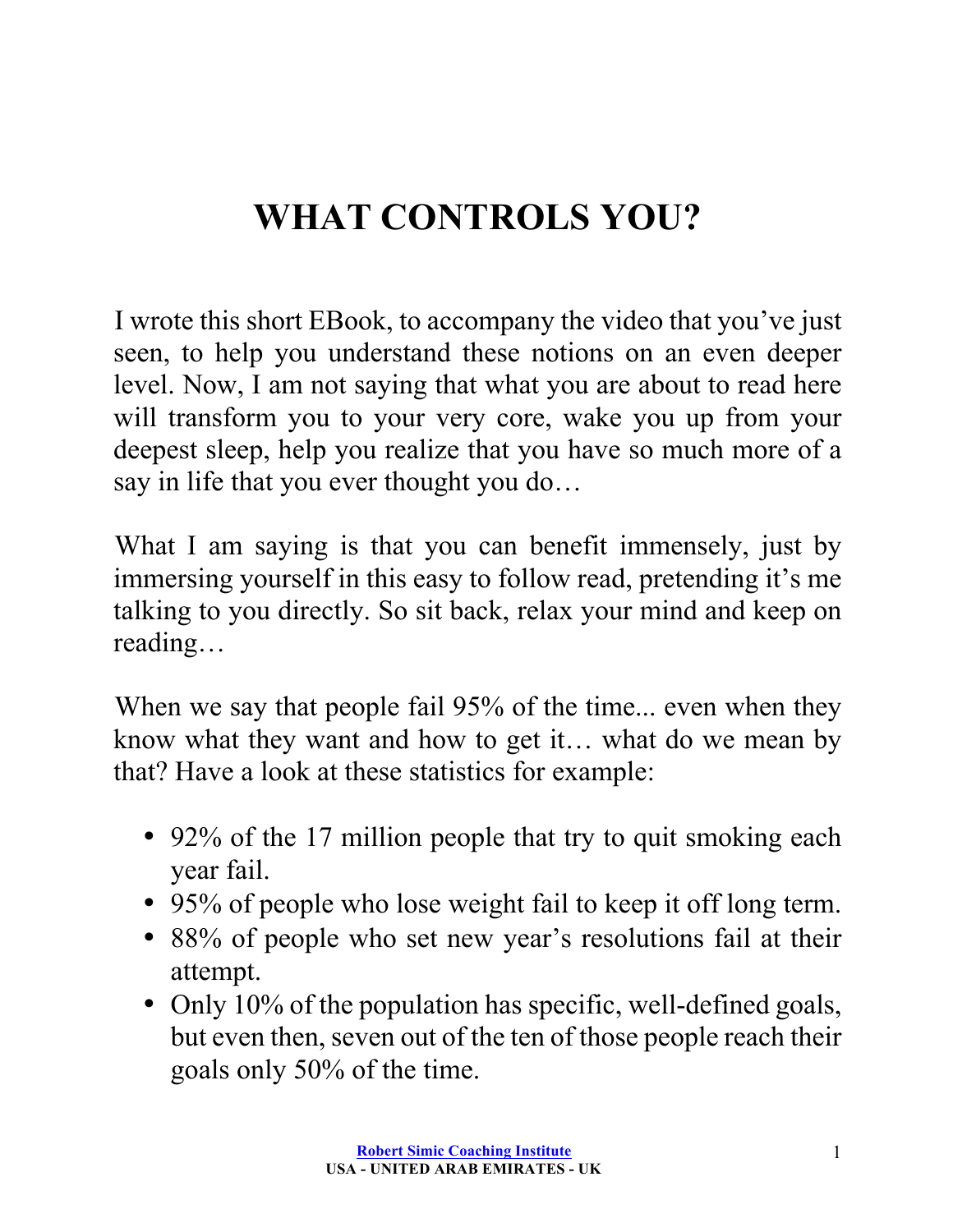That means that only 5% succeed long term and 95% fail. If you don't understand what causes results in our lives, then permanent, predictable change is practically impossible, in most cases.

I once read a quote, which touched my life profoundly:

*"Until one is committed, there is hesitancy, the chance to draw back, always ineffectiveness. Concerning all acts of initiative (and creation), there is one elementary truth that ignorance of which kills countless ideas and splendid plans: that the moment one definitely commits oneself, then Providence moves too.*

*All sorts of things occur to help one that would never otherwise have occurred. A whole stream of events issues from the decision, raising in one's favor all manner of unforeseen incidents and meetings and material assistance, which no man could have dreamed would have come his way.*

*Whatever you can do, or dream you can do, begin it. Boldness has genius, power, and magic in it. Begin it now."* ― William Hutchison Murray

During times of reflection, we learn about things that we want to resolve, to change about ourselves, or in our life. The story for many of us, often looks something like this: "This time it will be different. I'm going to change my \_\_\_\_\_\_\_ (habit)." "I will give up ………", "I will take my life to the next level".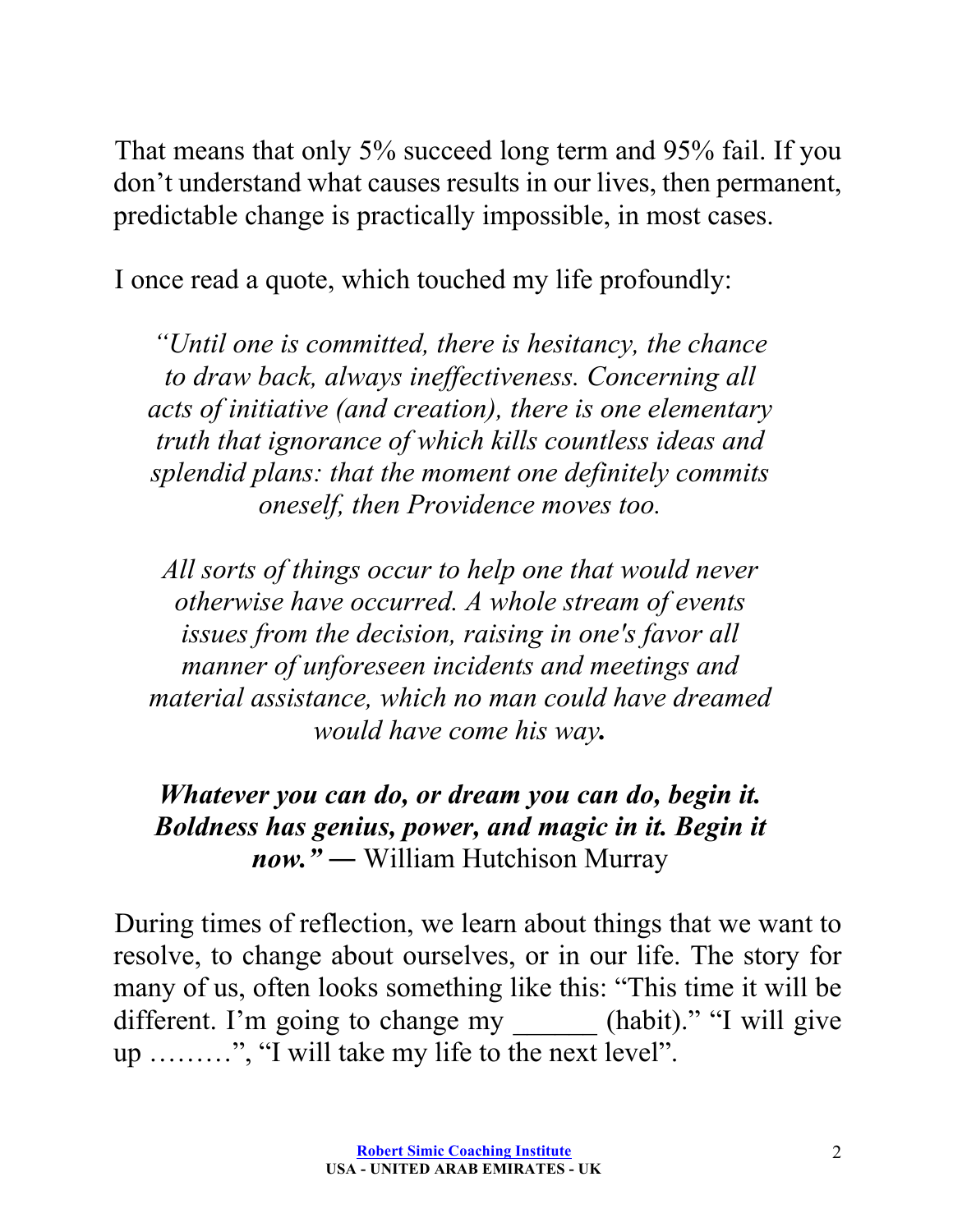But how many of us are really able to follow through? Plenty of good intentions, many amazing wishes, but sadly enough, life goes on as usual.

Ask yourself… are you ready to take that first step, to transform your bad habits into good ones… are you really ready?

Have you ever had the experience of helping someone work really hard to create a desired change - lose twenty pounds, pay off their debts, or create a passionate love affair with their spouse - only to find that they've lapsed back into their old behaviors… within a short period of time thereafter?

As a coach in my early days I witnessed this all the time and it broke my heart on some level. Most of the time, I just didn't understand... How could people be so self-defeating?

#### **"Why do some people make changes that last long-term, whereas others have a hard time getting past the initial hurdles?"**

I looked at my past and realized something very important. I was asking the wrong question… It was not about some people, but rather about the **change itself**.

I realized that, at times when I changed my own negative behavior very quickly, the change lasted. I then also realized with great embarrassment, that there were other (many) times in my life that I stumbled over the first hurdles… and took a very long time to gain momentum.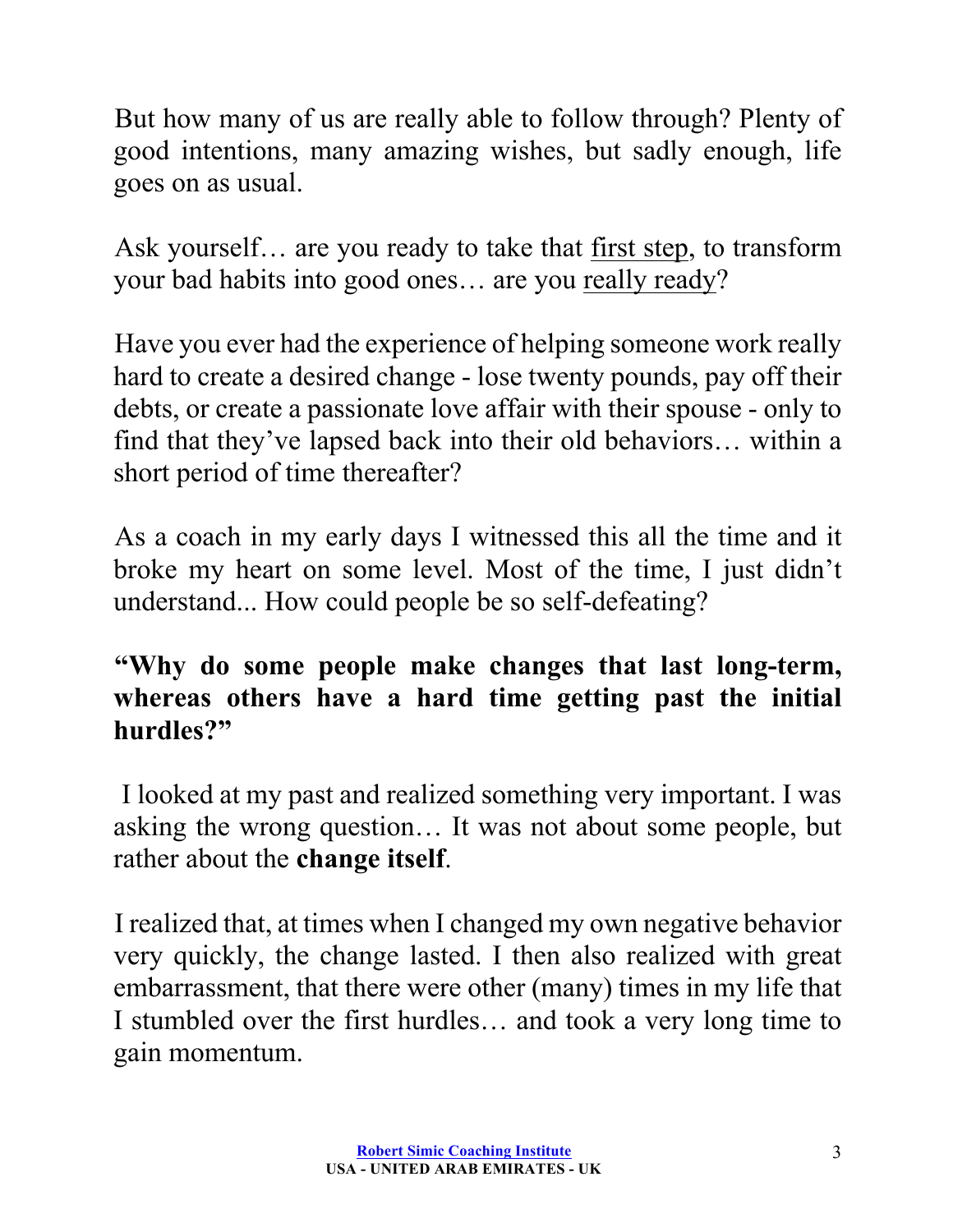I learnt that transformation and creation of lasting change, begins with a commitment to constantly raise your own internal standards and a continual focus on improving the quality of your and other people's lives in every area: emotions, health, finances, relationships, leadership, spirituality, contribution, time management…

# *The single biggest roadblock in creating change is the Power of Leverage!*

But what is leverage? Leverage is when the change that you are seeking becomes more important than the obstacle in your way.

An example is when a person finds it impossible to create the financial abundance that they are seeking, but one day, if they are faced with the challenge of having to afford a lifesaving medical procedure, that will save the life of a loved one, they find a way immediately.

In that moment something, which seemed impossible for a lifetime, becomes a reality in moments.... However, if the example above was a real life example, this person is likely to go back to their previous experience of lack, as soon as the threat is over...

In this book I will explain...

- **Why People fail in the first place**
- **Why they do not follow through**
- **Why they do not keep the change**
- **What needs to happen instead**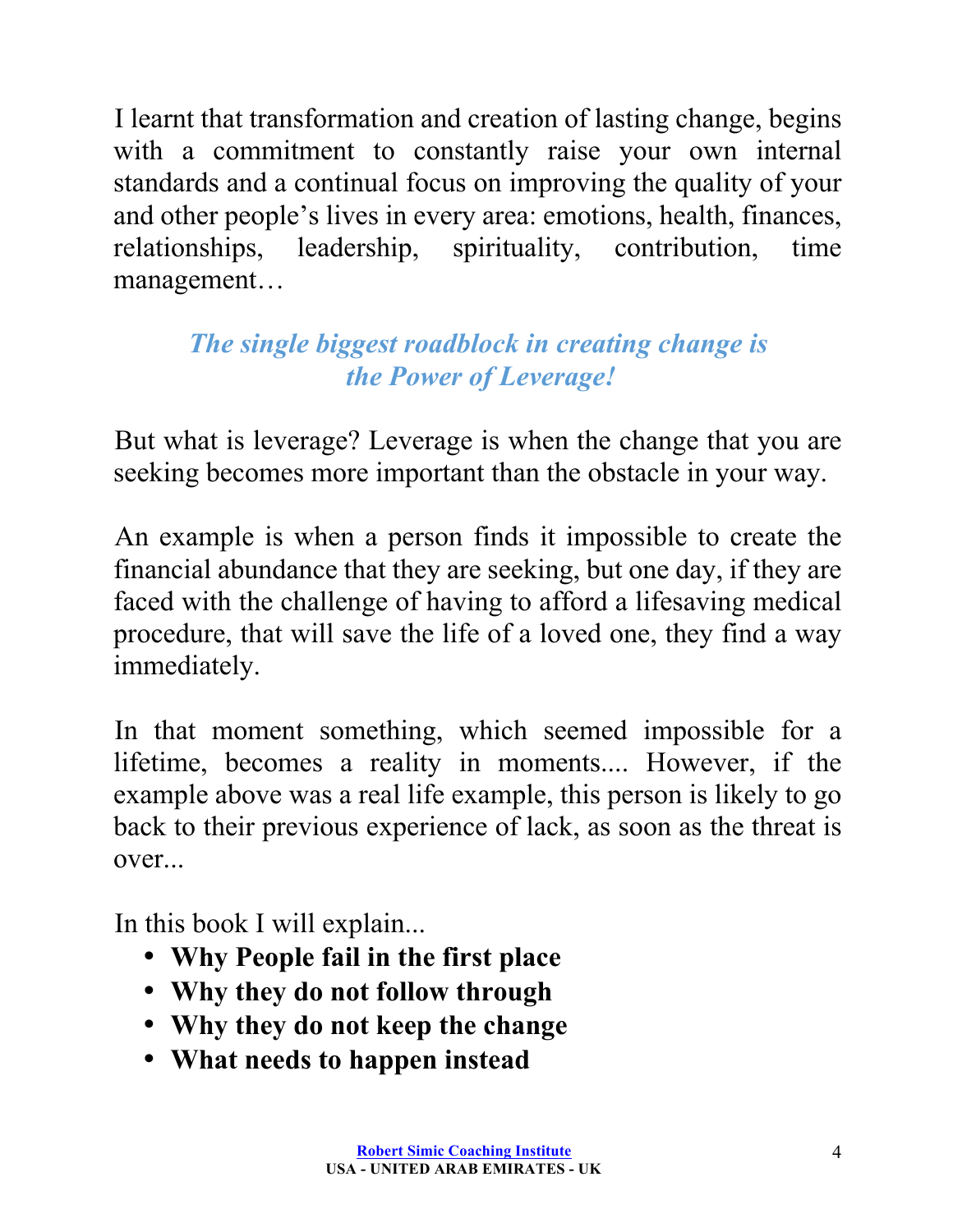So that you don't have to live your life on the hamster wheel, but rather the one of your choosing and design.

Just understanding the contents of this reading may transform your life, because of the expansion in your consciousness by itself, will cause you to ask questions which most people don't ask and you will have answers very few people have.

# The Myth of Affirmations

The first experience that most of us have with personal development is with affirmations...

#### **What are affirmations?**

Self-affirmations were first popularized by French psychologist Emile Coué back in the 1920s and are still a staple of self-help gurus and psychologists and personal coaches with the phrase "Every day, in every way, I am getting better and better."

Affirmations attempt to bring into consciousness one's most important values, which boosts your problem-solving ability. They are easy, simple, cost nothing, and you can do them almost anywhere. But… do they work?

"An emerging set of published studies suggest that a brief selfaffirmation activity at the beginning of a school term, can boost academic grade-point averages in underperforming kids at the end of the semester.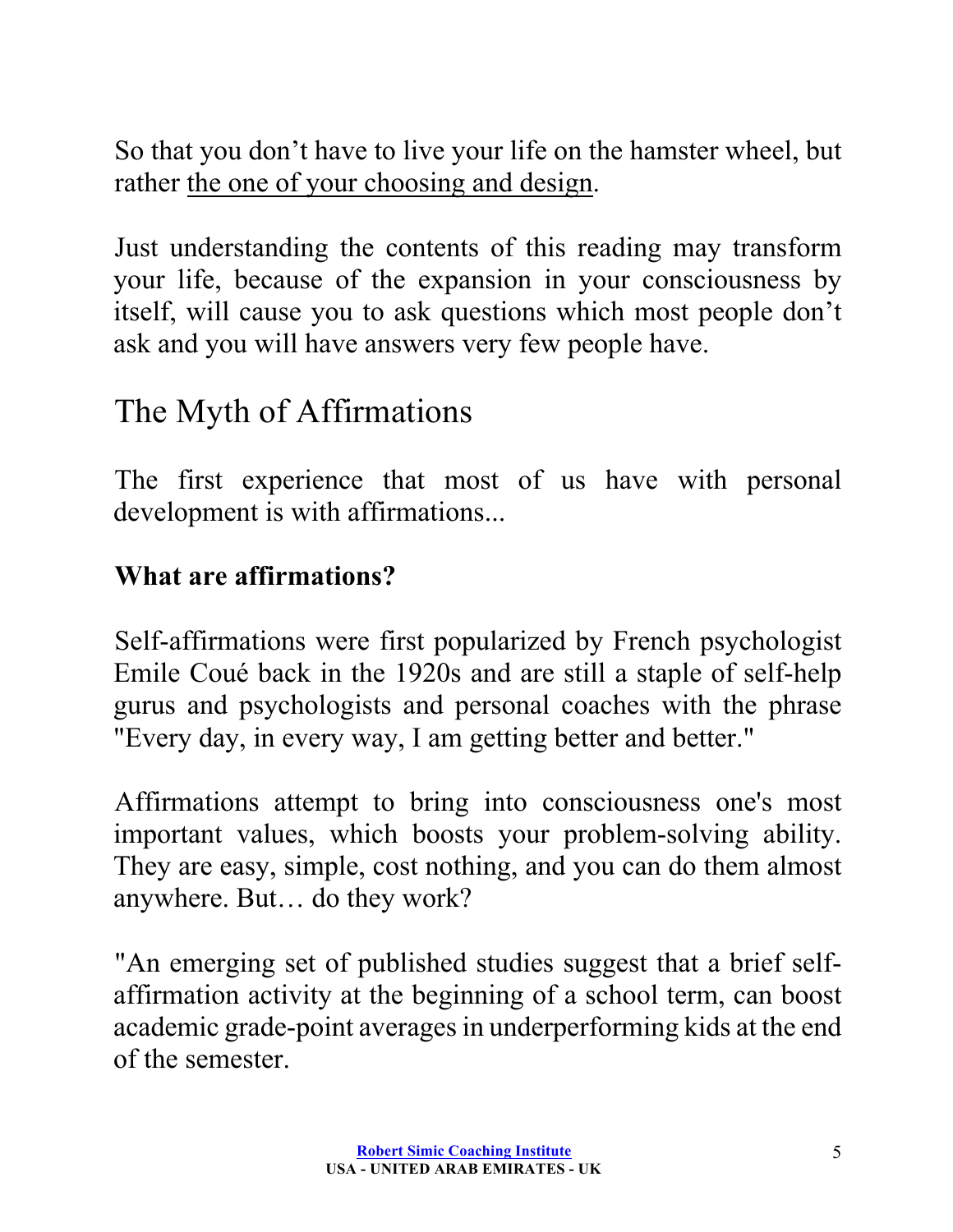This new work suggests a mechanism for these studies, showing self-affirmation effects on actual problem-solving performance under pressure," said J. David Creswell, assistant professor of psychology in CMU's Dietrich College of Humanities and Social Sciences.

"The results showed that participants who were under high levels of chronic stress during the past month had impaired problemsolving performance. In fact, they solved about 50 percent fewer problems in the task. But notably, this effect was qualified by whether participants had an opportunity to first complete the selfaffirmation activity.

Specifically, a brief self-affirmation was effective in eliminating the deleterious effects of chronic stress on problem-solving performance, such that chronically stressed self-affirmed participants performed under pressure at the same level as participants with low chronic stress levels."

"People under high stress can foster better problem-solving, simply by taking a moment beforehand to think about something that is important to them," Creswell said. "It's an easy-to-use and portable strategy you can roll out before you enter that high pressure performance situation."

But how easy is to change our habits, from behavior to thinking patterns? It often requires really hard work, massive conscious effort and time, in order to achieve lasting change and effectively affect our conditioning. Not many people display such quality of character and determination to succeed...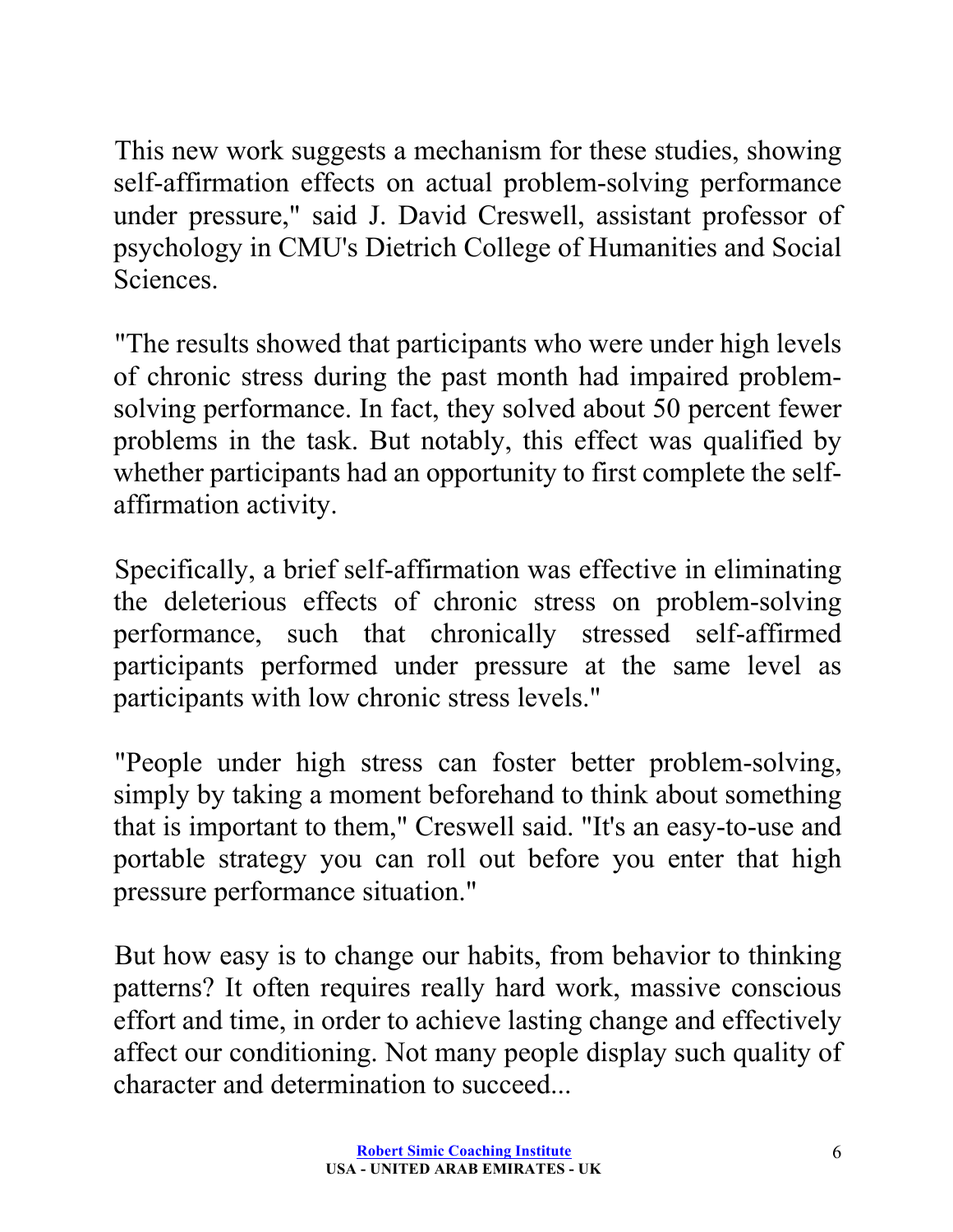I have done my share of these; I spent hours with my eyes glued to my bank statement that I had edited to show a cool million in the bank. This was in the days before Internet banking and the bank mailed your physical statement once per month. But every time that I went to pick up the one that the bank mailed, it reflected the overdraft and debt amounts.

I wasn't discouraged, I continued day after day, month after month, countless of times per day with feeling and emotion "**I am now a millionaire**!" In those days though, if I had a million dollars in the bank, there is nothing more I could ever want.

These affirmations started really helping when I stopped doing them, because I had lots of free time to do things that generated much more cash!

Many would argue that trying to correct negative thoughts can paradoxically actually intensify them. As NLP trained coaches would say, telling someone to "not think about a blue tree," actually focuses their mind on a blue tree.

It would be more effective to acknowledge that negative thoughts recur throughout our life and instead of challenging or fighting with them, we should concentrate on identifying and committing to our values in life.

Even when you say the words "I am a millionaire" and you experience the pain of poverty, you are still thinking about the blue elephant.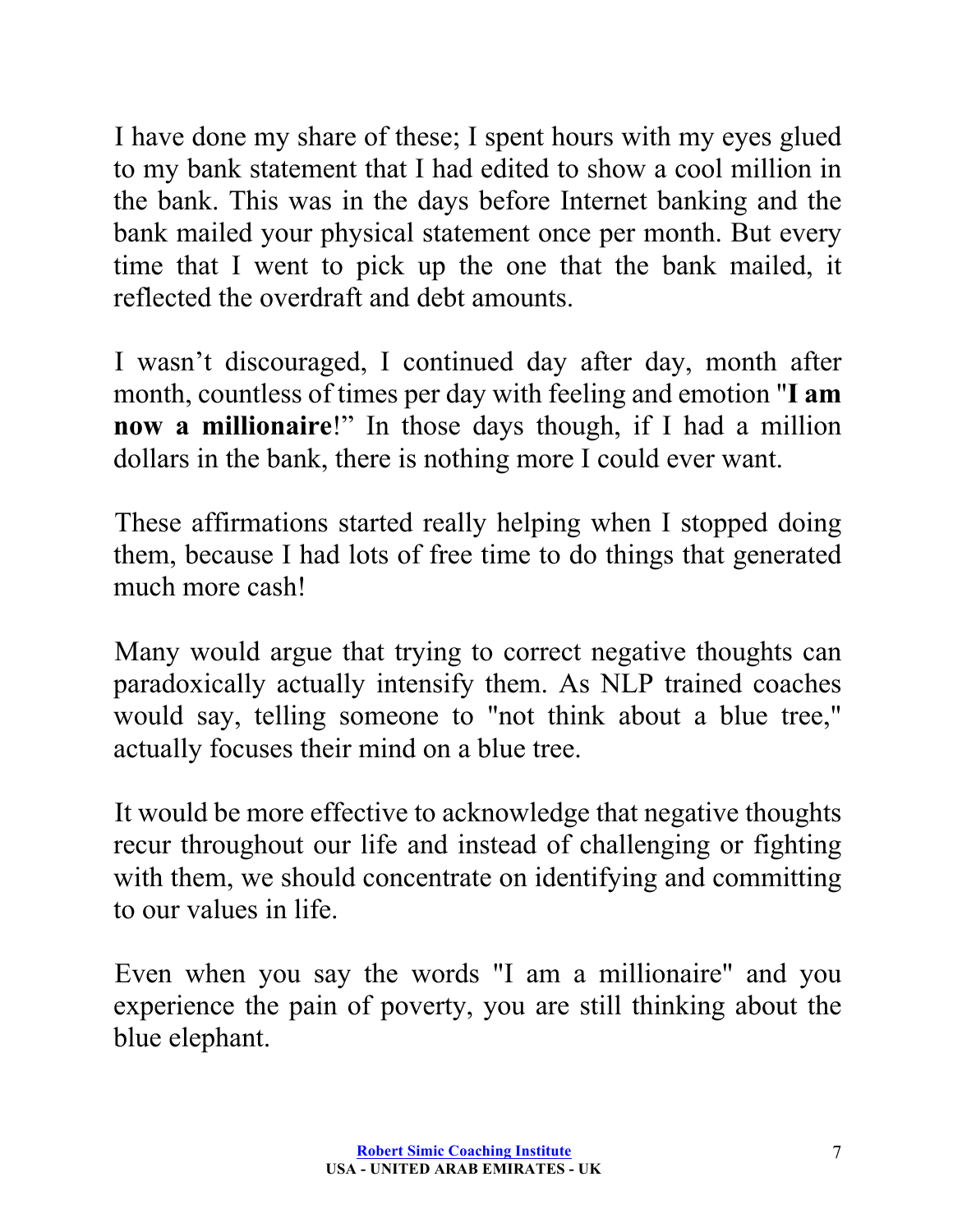This approach may come as a surprise to many, because the traditional cognitive model perspectives of our culture and the media, as reflected in the Dr. Phil show. Third Wave Psychologists and coaches acknowledge that we have pain, but rather than trying to push it away, they say trying to push it away or deny it just gives it more energy and strength.

# **What you resist, persists.** ― C.G.Jung

Many of the most recent findings suggest that acceptance and commitment which comes with a variety of strategies to help people, including such things as writing your epitaph (what's going to be your legacy), clarifying your values and committing your behavior to them.

This is very consistent with much of the training and approach that many life coaches receive, inclusive of Neuro-Linguistic Programming (NLP), and many spiritual approaches, to behavioral changes reflected in ancient Buddhist teachings and the more modern version exemplified by Eckhart Tolle (The Power of Now).

The focus of those approaches, reinforces the concepts of acceptance of negative emotions and thoughts, and rather than giving them energy and fighting with them, focus on mindfulness, and a commitment to an alignment of values and behavior.

What does this mean? It implies two possibilities, first, just engaging in positive affirmations by themselves, can do harm to people with low self-esteem, and provide only little benefit for those with high-esteem, if those affirmations are not part of a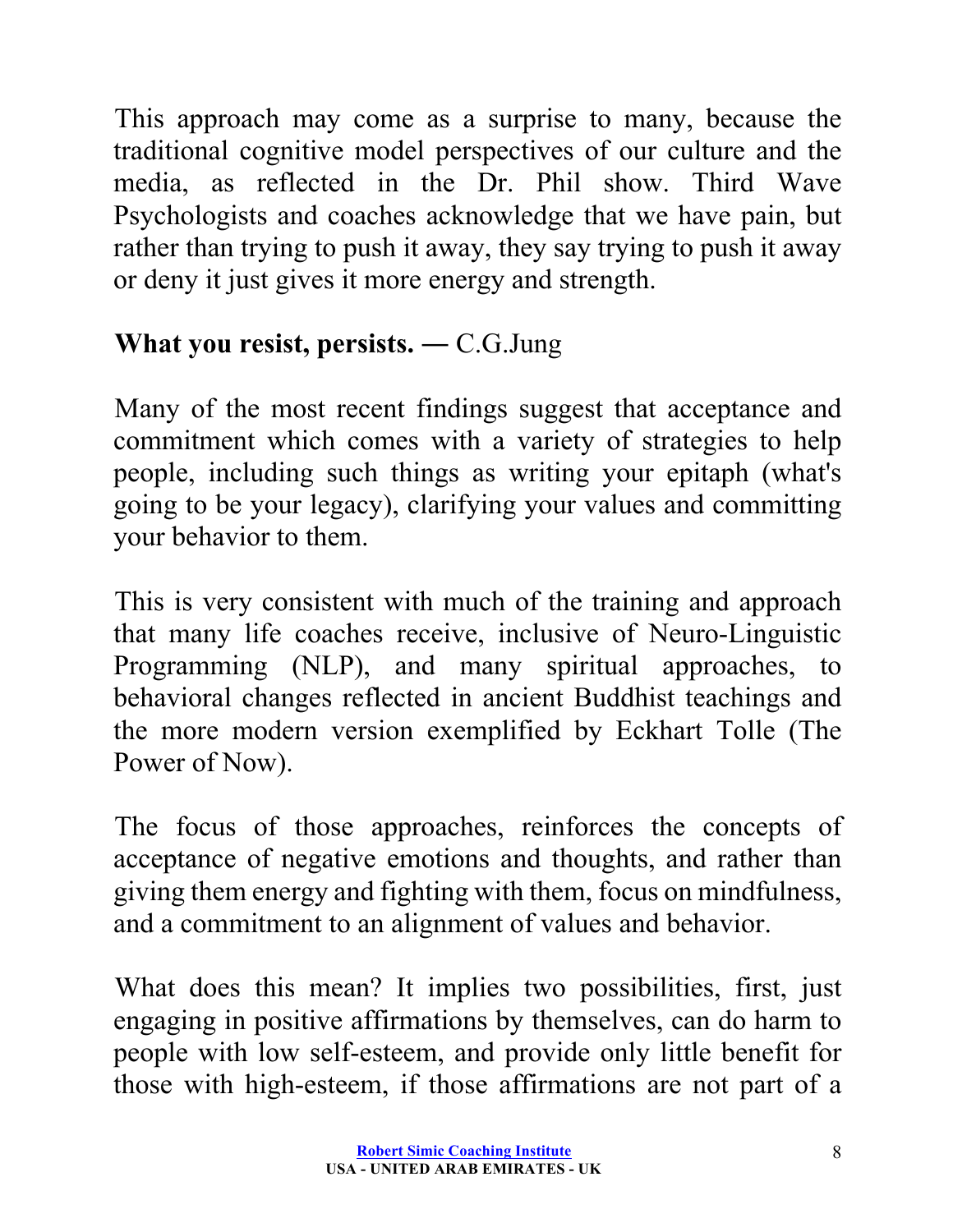comprehensive program of self-growth, preferably with a knowledgeable professional.

Second, the traditional cognitive psychotherapeutic approach of trying to change people's negative thinking through logical processes, may actually be counterproductive, compared to an approach that has people accept their thoughts, not resist them and give more energy to them by thinking about them, but rather engage in positive behavior.

As you may have noticed, leverage is what creates permanent change, but creating the conditions for leverage and change is not as simple as it may seem to be on the surface. That is why philosophers, spiritual teachers, psychologists, and all forms of mentors and coaches have struggled with these questions for centuries.

# **So what makes people fail?**

I will now give you an outline of how *change* evolved thorough the centuries and also in the world of life coaching and psychology. The first question to answer is the following: If you are aware of the most appropriate action, will you do it?

The answer is easy, when people don't exercise and don't have a two-year health club membership and they have a thousand reasons that suggest that they should exercise three times a week. Do they go? Well… must people don't.

When a person is desperately unhappy, because they are overweight and if they just change their diet, they will be happy,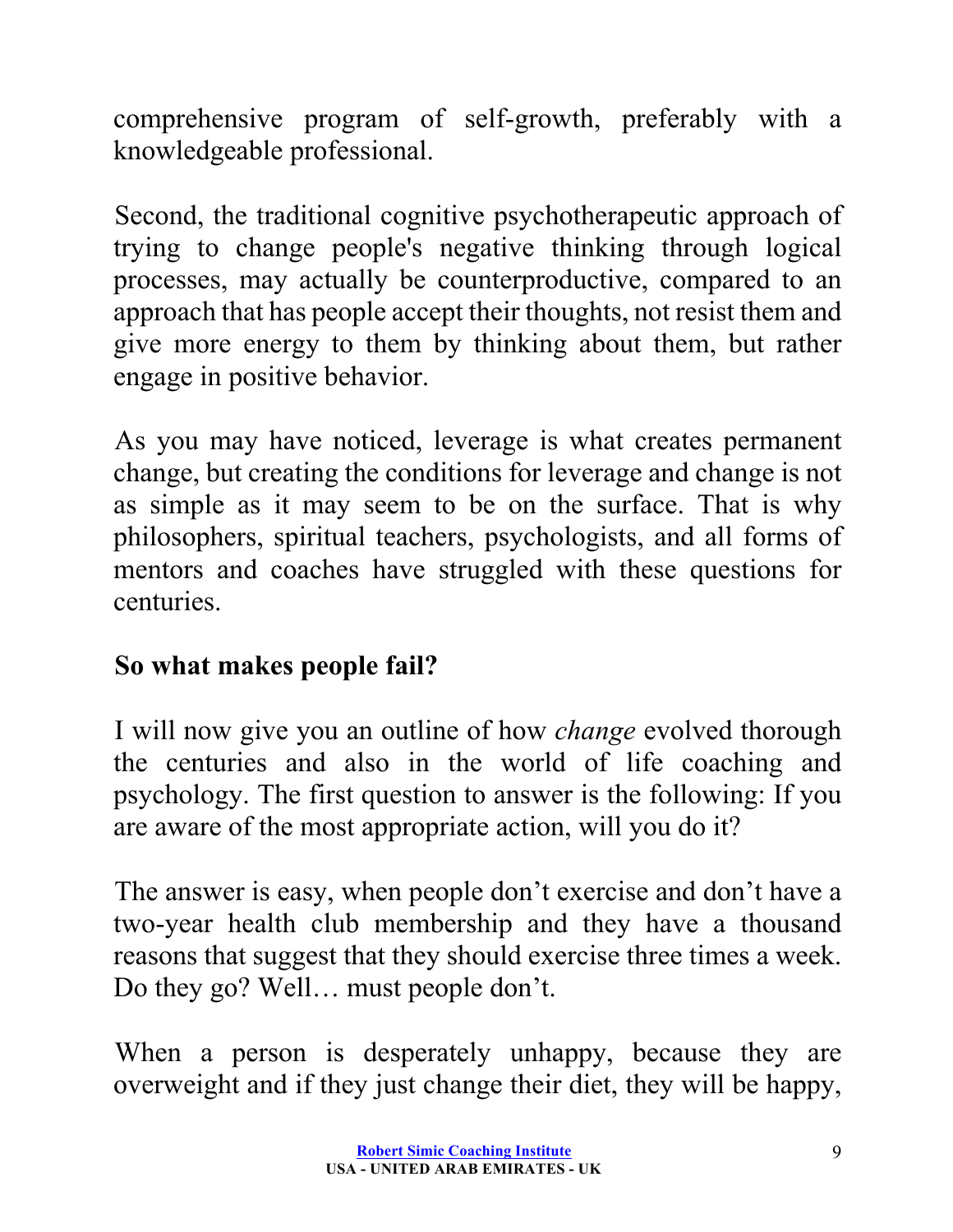right? Do they do it? Most don't. That is why there is a weight loss industry worth trillions of dollars selling products, which don't work for the most part.

We all know the answer is "moving more, eat less of certain foods" and more of other foods" and viola. But we don't... Why not... is it really enough to **know what to do**, to get the results we want?

According to Dr. Milton Erickson, over 95% of all our behavior is unconscious/habitual! If you were to consider and reflect, what the impact of this fact is on your life, you will soon realize that when you are conscious for only 5% of your life, then your impact is going to be very limited and you will spend the majority of your time operating habitually.

I'm sure that this is a sobering thought to many, because very often we feel that we are making conscious decisions and determining our own actions during the day, but the reality is that we have many thought patterns or unconscious behaviors that we have learnt, and they are stored and operating daily, habitually, with no conscious involvement, at an unconscious level.

Once you don't need to think about something while you are doing it, your unconscious mind considers it learned and stores it in your neurology, like a computer program that operates at an unconscious level. All your habits reside there. We just need to trigger them and your behaviors become operational with zero conscious effort.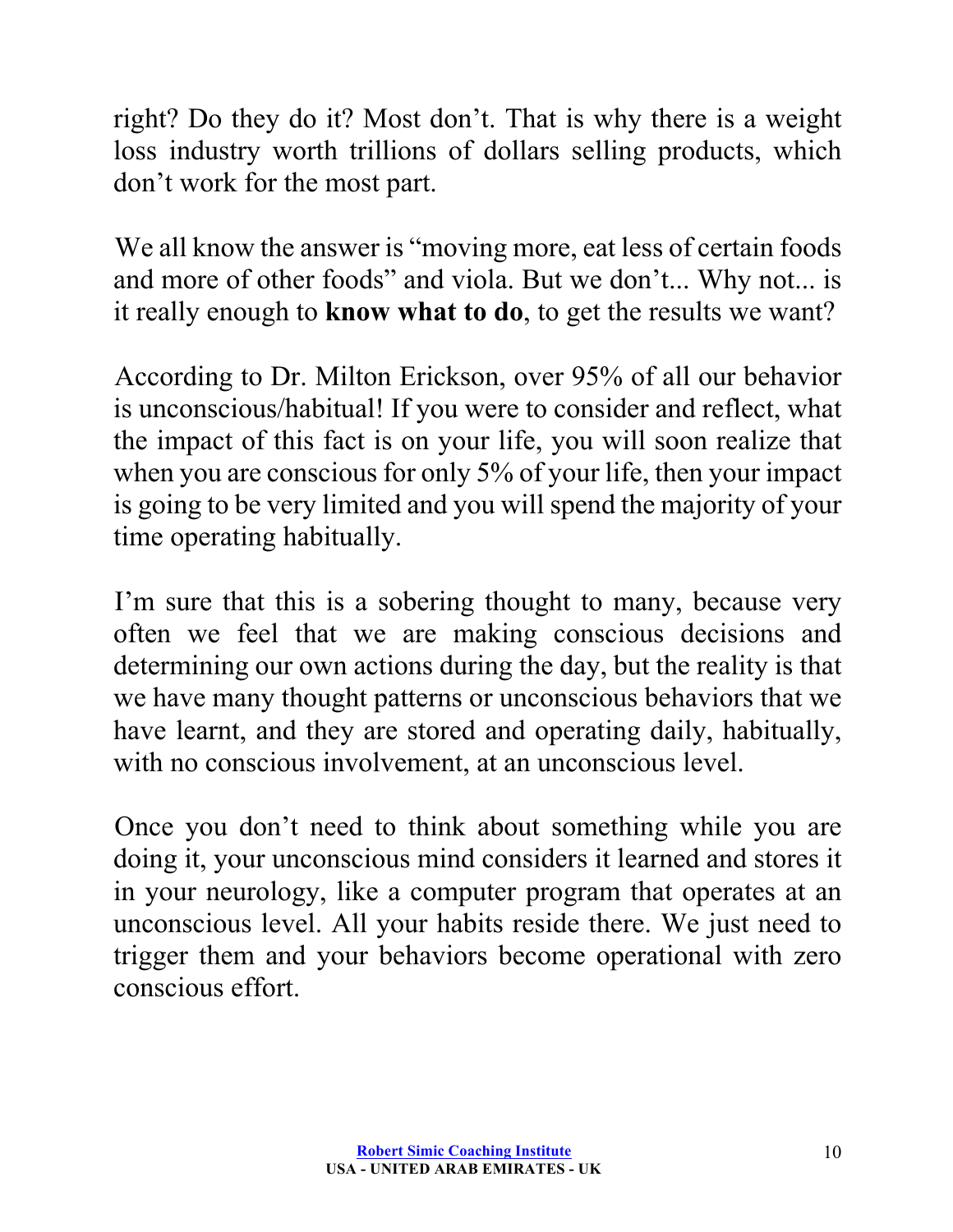If you think about it, you're not driving your car consciously anymore, are you? Whilst you were learning to drive, there was a lot of conscious effort that went into driving wasn't it?

Nowadays, you just get into the car and your body drives it effortlessly. You no longer need to think about it. Instead, your mind is often elsewhere, focused on whatever you focus on, or whatever you are doing while you drive the car unconsciouslyhabitually.

The same goes for just about anything else in your day. You wake up in a certain mood (state), you get yourself ready for the day and most of the actual little behaviors that you perform throughout the day are unconscious.

Do you tie your (or your children's) shoelaces consciously, or does your finger simply run through the operational pattern that you learnt long ago and installed as a program, that you can effortlessly use when needed?

This is very useful in many cases, have you noticed what happens when you become conscious whilst typing on your computer keyboard? Everything just slows down, because your conscious mind processes everything much slower than when your body is just doing it.

Therefore, it is safe to assume that whenever you are just doing it, your unconscious mind is in control, and for as long as you are producing the required result, there is no need to interfere.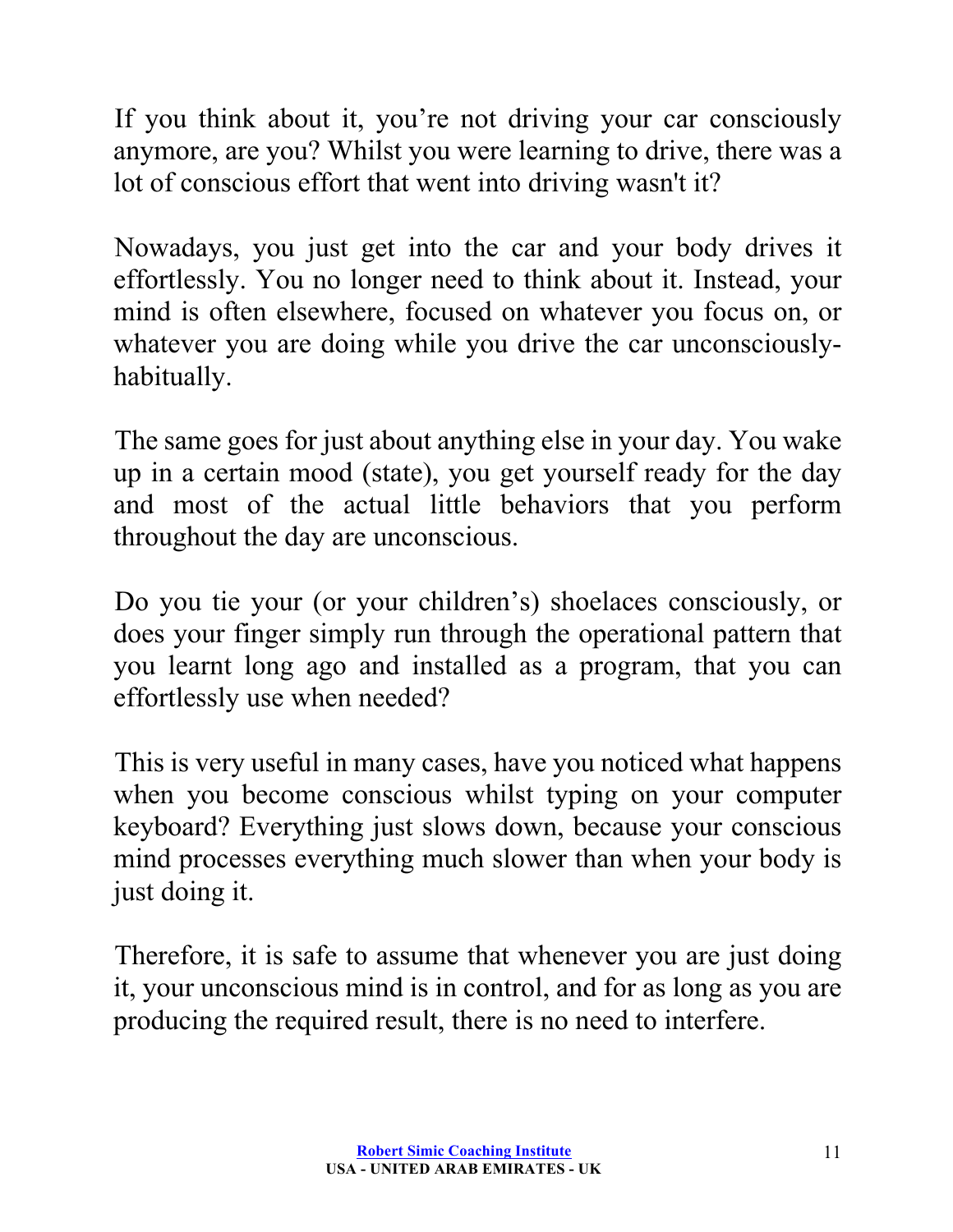You really don't want to go through the individual conscious steps of pulling away at a stop street, if you have been doing it successfully for the past ten years.

Well, I could go on and on with examples like this, but I hope that the examples that I've provided here, will serve the purpose of bringing you to the awareness that we do operate habitually, for most of our day.

Another esteemed scientist, Dr. Bruce Lipton also states that over 95% of all our behavior is unconscious. This leaves us with about 5% to be consciously involved in our lives - to evaluate our circumstances, dream our future goals, and decide on ways forward in life. Doesn't sound like much, does it? But what if you are not delivering the results that you would like?

Imagine that in our driving example, that we have a whole bunch of bad habits, we don't look around when we change lanes, we habitually drive too fast or we neglect to wear our safety belts... and now these habits cased us to be an unsafe driver… and that is certainly not the result which we are seeking.

Why is this so important? This translates in real life, that regardless of how amazing and inspiring your new desires are, you need to produce different behavior in order to produce different results in life.

Einstein was very clear on this fact and said that repeating the same behavior consistently, with an expectation of a different outcome is the definition of insanity.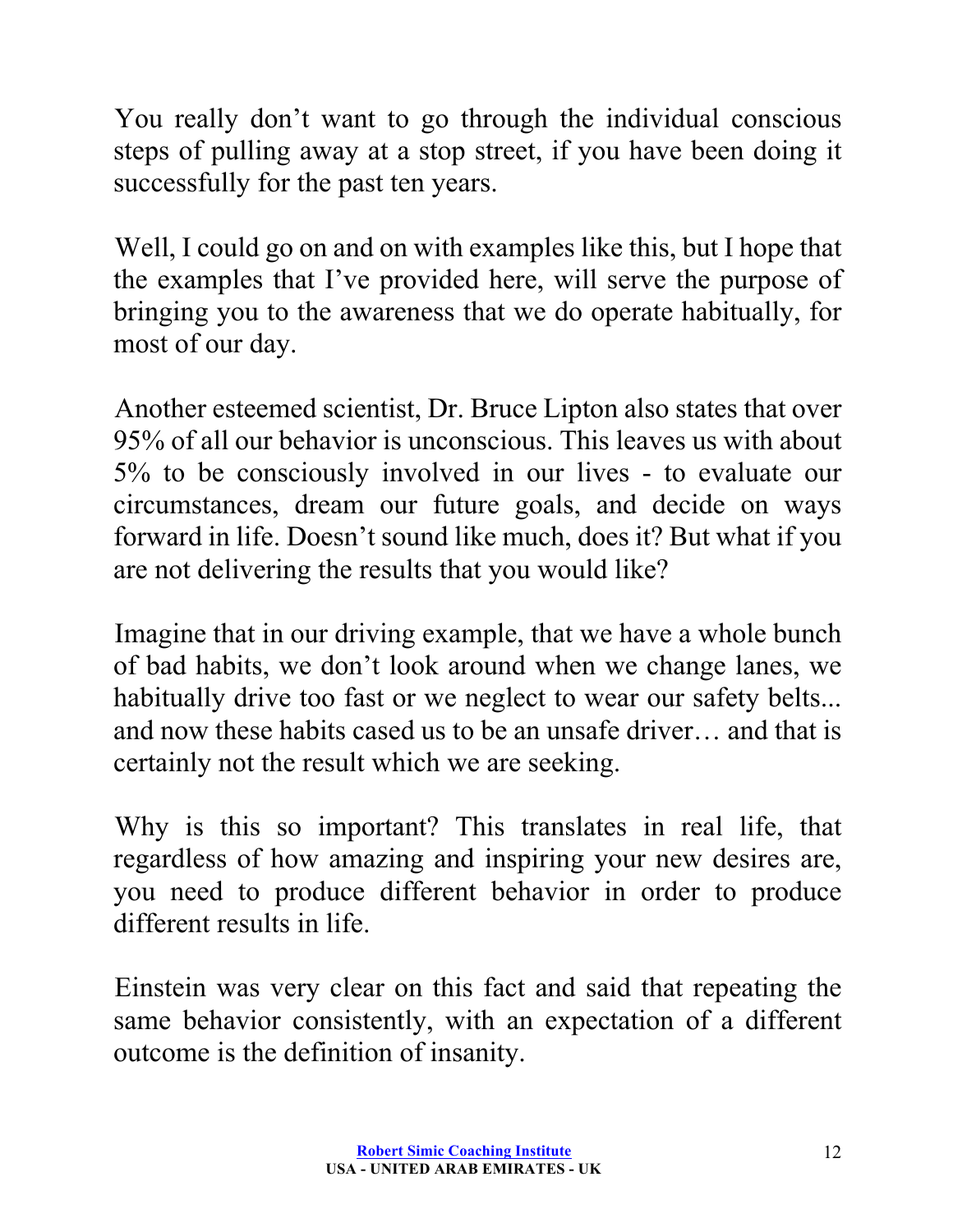## **Behavior > Results** (Behavior causes Results)

Every Life Coach in the world, or any Coach in any field, knows this basic principle: cause causes a certain effect. When it comes to results in our lives, it's the things that we do and the things that we don't do, that produce them all.

All our results in life are caused by our behavior or the lack of it. Life Coaches across the globe are taught this and it's partly their job to help their clients become aware of this fact.

Once that realization is present, clients can move into a different state, one of empowerment, as they realize that, if they were to change how they go about life, their results in life would definitely change.

This is where I need your full attention please, as in my mind... this is the most crucial point and I cannot emphasize this enough.

Sadly, this is where most Life Coaching methodologies fall short. It is very useful, it's empowering, there is hope and therefore motivation involved, but what about the fact that most of our behavior is unconscious?!

How easy is it to change our old thinking patterns, our old habits, our dominant beliefs about ourselves, etc.?

Quite frankly, this is not where life coaching falls short at all! This is simply what life coaching, in a nutshell, is all about.

Most life coaching methodologies are not interested in our past, our beliefs, or our conditioning... as if none of that really matters.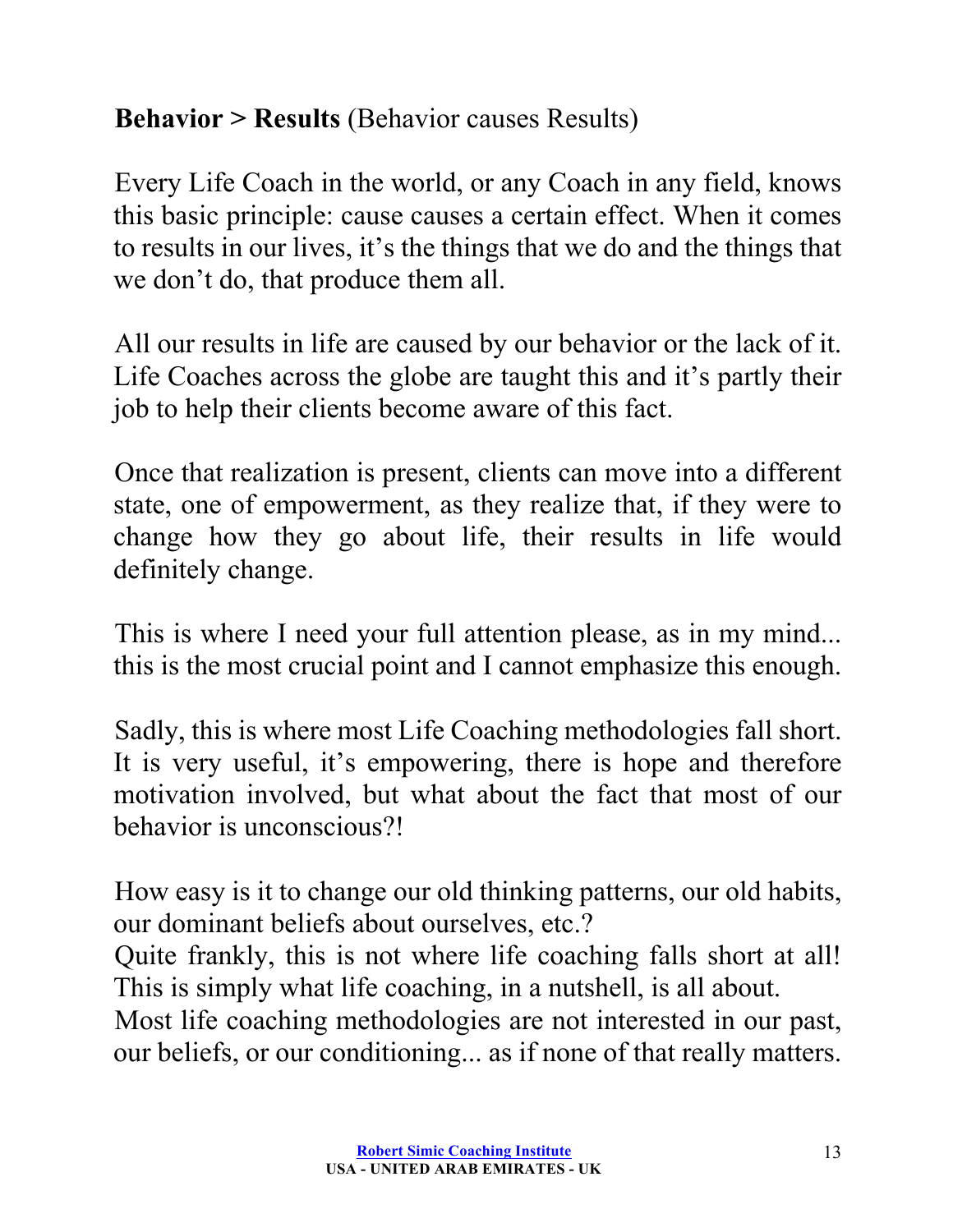The idea is to determine what we really want, set a goal and focus all our attention and drive to achieve it. Who cares about the past?

If you are interested in being much more effective in gaining control of your own results in life and truly helping people create sustainable/lasting change, then read on, as we look deeper into this equation...

If our results are caused by our behavior (and they are), then what is causing our behavior? It seems like it would be a really important question to answer, especially since over 95% of all our behavior is on autopilot / unconscious.

So it's clear - even though behavior does create results, a 5% impact on our behavior leaves us in the position of digging yourself out of a thousand foot hole with nothing but a teaspoon. So what causes our behavior?

# **State > Behavior > Results**

The answer is State - our state of mind - emotions. Please consider that your state is not only contributing towards your behavior - it determines it!

When you are in congruent states, entertaining a coherent emotion, do you have a choice of your behavior? We'd like to think that we always have a choice, but how real is this? When you are really angry, what are the possible choices of your behavior? It probably ranges from kicking a wall to breaking something, to saying hurtful things... to who knows what!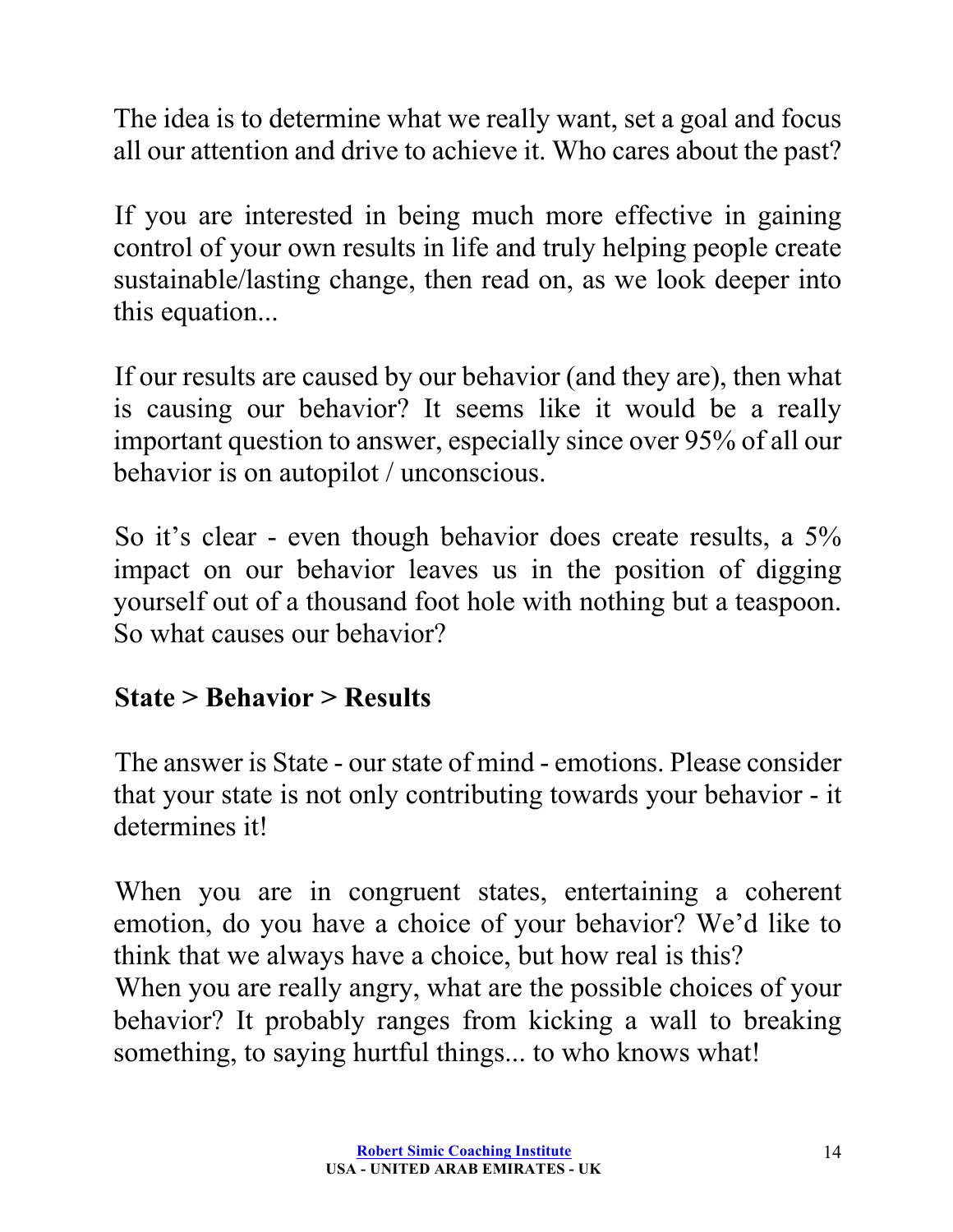But it's seemingly impossible to produce a behavior outside of the umbrella of the angry state. Many very well-meaning people will tell you "Where there is a will there is a way."

Do you really think that all those poor unhappy overweight people in the weight loss industry, going for surgery, drinking the most disgusting concoctions, starving themselves for days and weeks on end are not motivated enough, don't have a will to do it!?

#### **How can you control your state?**

For years self-help gurus have preached the same simple mantra: if you want to improve your life, then you need to change how you think. Force yourself to have positive thoughts and you will become happier....

Force yourself to be happy.... Really, have you tried forcing yourself to be happy....? Visualize your dream-self and you will enjoy increased success. Think like a millionaire and you will magically grow rich.

In principle, this idea sounds perfectly reasonable. However, in practice it often proves ineffective.

Then we are told just visualize, hundreds of self-improvement books encourage readers to close their eyes and imagine their perfect selves; to see themselves in a huge office at the top of the corporate ladder, or sipping a cocktail as they feel the warm Caribbean sand between their toes.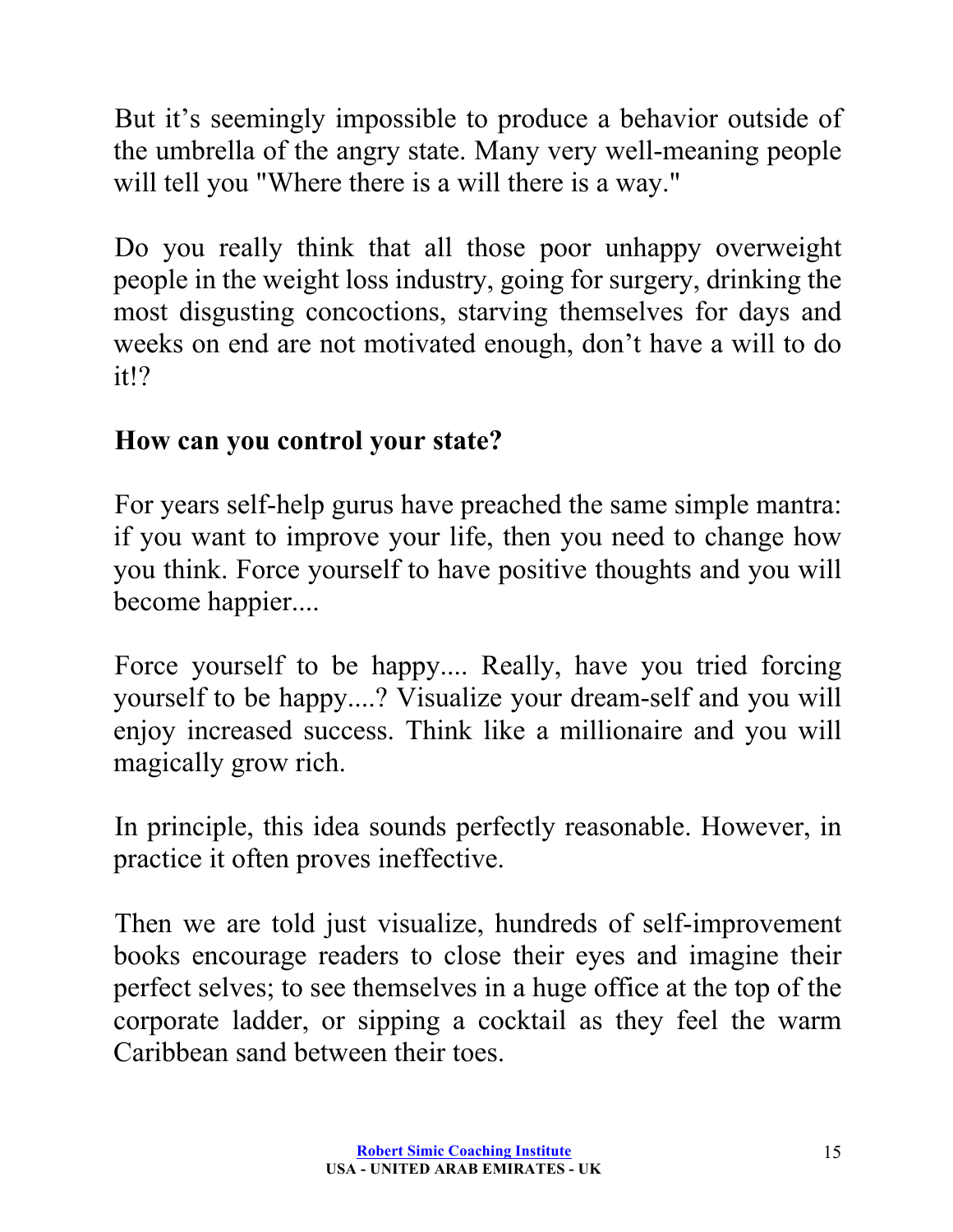In one study led by Lien Pham at the University of California, students were asked to spend a few moments each day, visualizing themselves getting a high grade in an upcoming exam. Even though the daydreaming exercise only lasted a few minutes, it caused the students to study less and obtain lower marks.

In another experiment led by Gabriele Oettingen from New York University, graduates were asked to note down how often they fantasized about getting their dream job after leaving college.

The students who reported that they frequently fantasized about such success, received fewer job offers and ended up with significantly smaller salaries.

Why should this be so?

Maybe those who fantasize about a wonderful life are ill prepared for setbacks, or become reluctant to put in the effort required to achieve their goal.

Either way, the message is clear – imagining the perfect you, is not good for your life by itself.

Decades of research show that there is indeed a simple but highly effective way to transform how you think and feel. The technique turns common sense on its head, but is grounded in science.

Strangely, the story begins with a world-renowned Victorian thinker and an imaginary bear.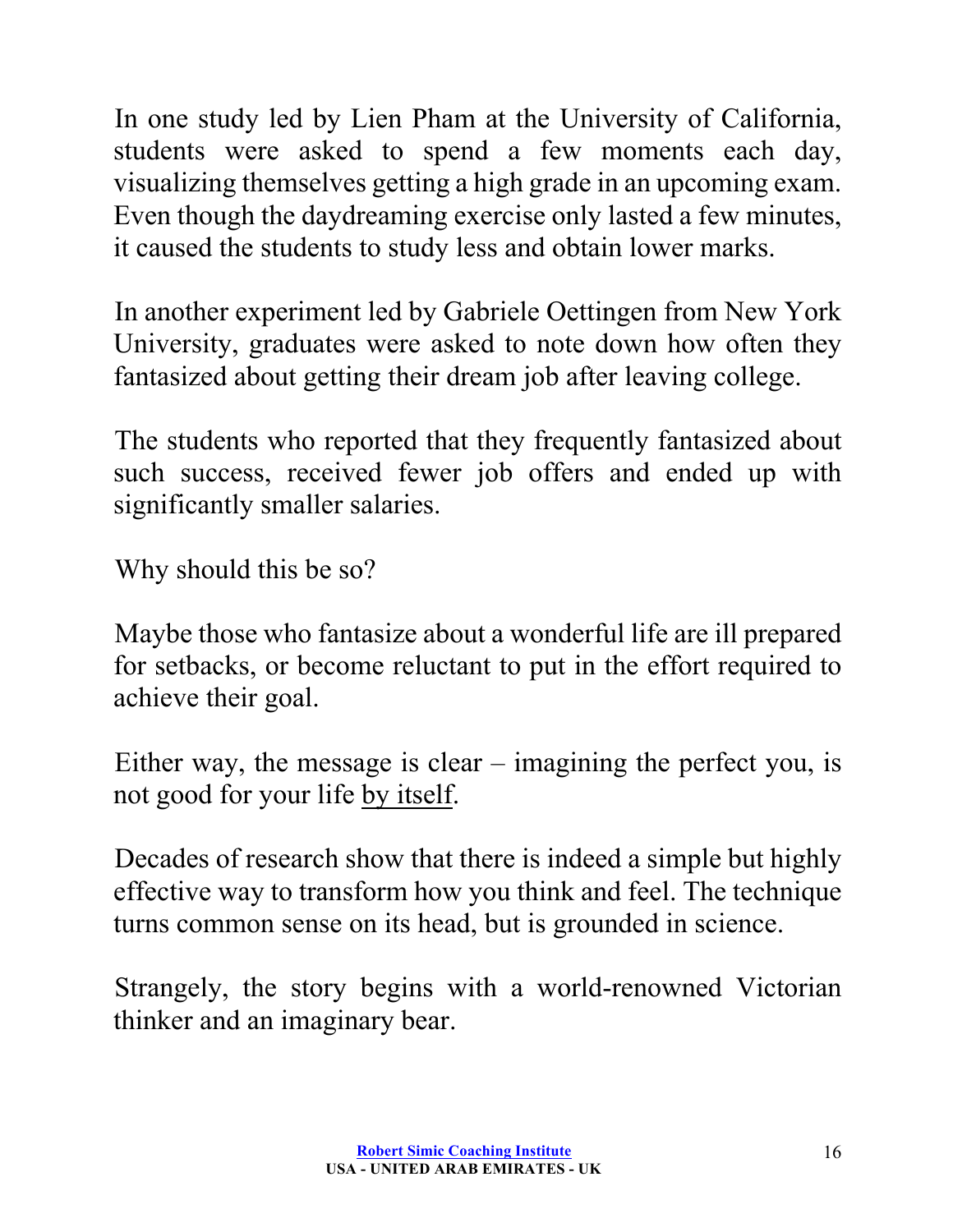This unconventional approach paid off. First published in 1890, James's two-volume magnum opus The Principles of Psychology is still required reading for students of behavioral science.

James hypothesized that the relationship between emotion and behavior was a two-way street, and that behavior can cause emotion. According to James, smiling can make you feel happy and frowning can make you feel sad.

# **"You do not run from a bear because you are afraid of it, but rather become afraid of the bear because you run from it."**

Our everyday experience tells us that your emotions cause you to behave in certain ways. Feeling happy makes you smile, and feeling sad makes you frown. That is of course true, but not that straightforward.

Have you noticed that when you are feeling angry and you don't do anything about it i.e. you don't think new thoughts or take new actions that your emotions remain more stable than when you do take action?

That is why we have the old advice that says, when you are angry with someone, to count to ten before taking any other action.

So, state causes behavior and behavior can stimulate states too! If you wanted to get involved consciously at some point in your day and influence your undesired state to a desired one, here are a few quick and effective exercises that use the "As If" principle, to transform how you think and behave.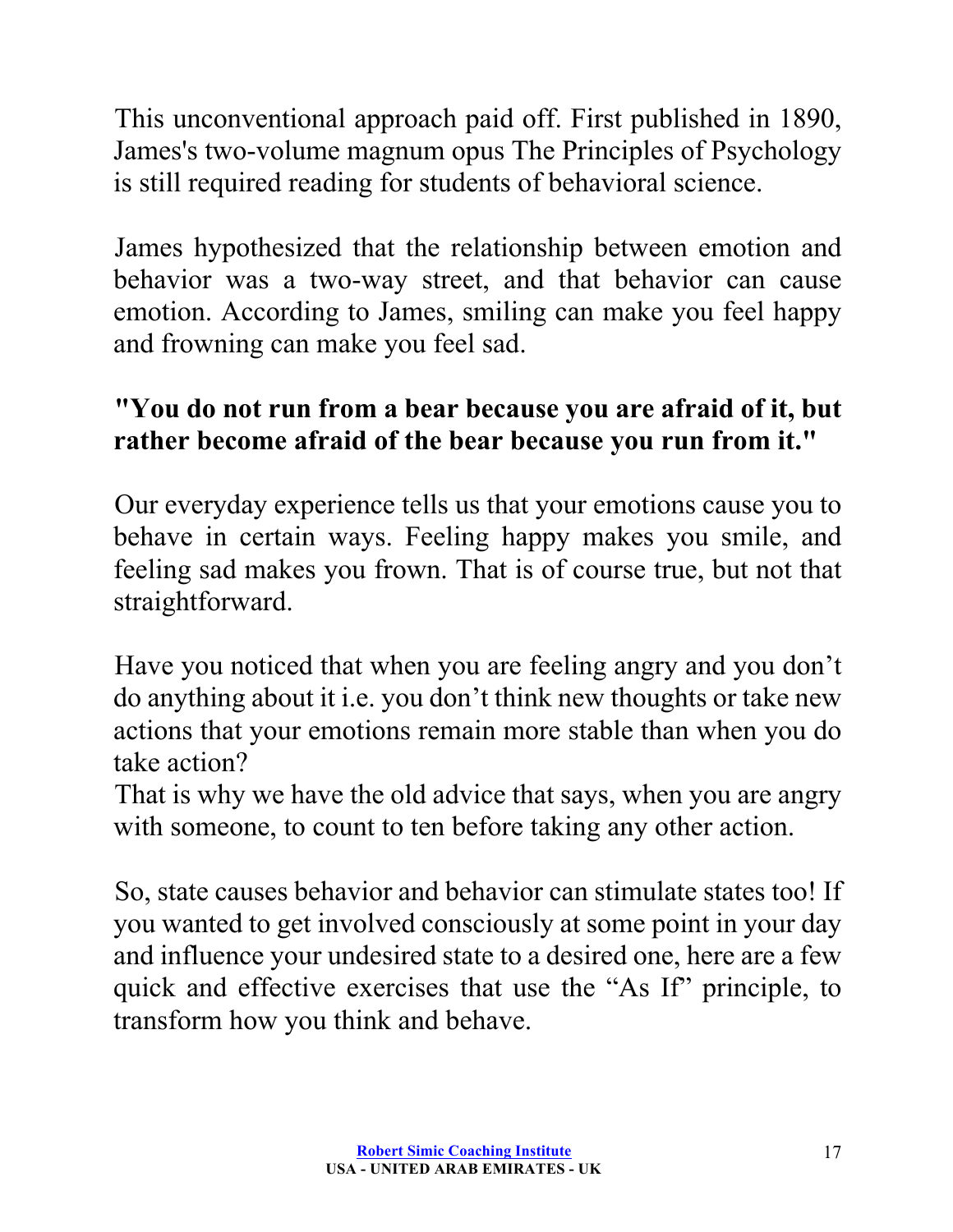We even have some actions that you can take to control your state and here they are:

#### HAPPINESS: Smile

As Laird's study demonstrated, smile and you will feel happier. To get the most out of this exercise, make the smile as wide as possible, extend your eyebrow muscles slightly upward, and hold the resulting expression for about 20 seconds.

#### WILLPOWER: Tense up

As Hung's experiments show, tensing your muscles boosts your willpower. Next time you feel the need to avoid that cigarette or cream cake, make a fist, contract your biceps, press your thumb and first finger together, or grip a pen in your hand.

# PROCRASTINATION: Make a start

To overcome procrastination, act as if you are interested in what it is that you have to do. Spend just a few minutes carrying out the first part of whatever it is you are avoiding, and suddenly you will feel a strong need to complete the task.

PERSISTENCE: Sit up straight and cross your arms Ron Friedman from the University of Rochester led a study where volunteers were presented with tricky problems to see how long they persevered.

Those who sat up straight and folded their arms struggled on, for nearly twice as long as others. Make sure your computer monitor is slightly above your eye-line and, when the going gets tough, cross your arms.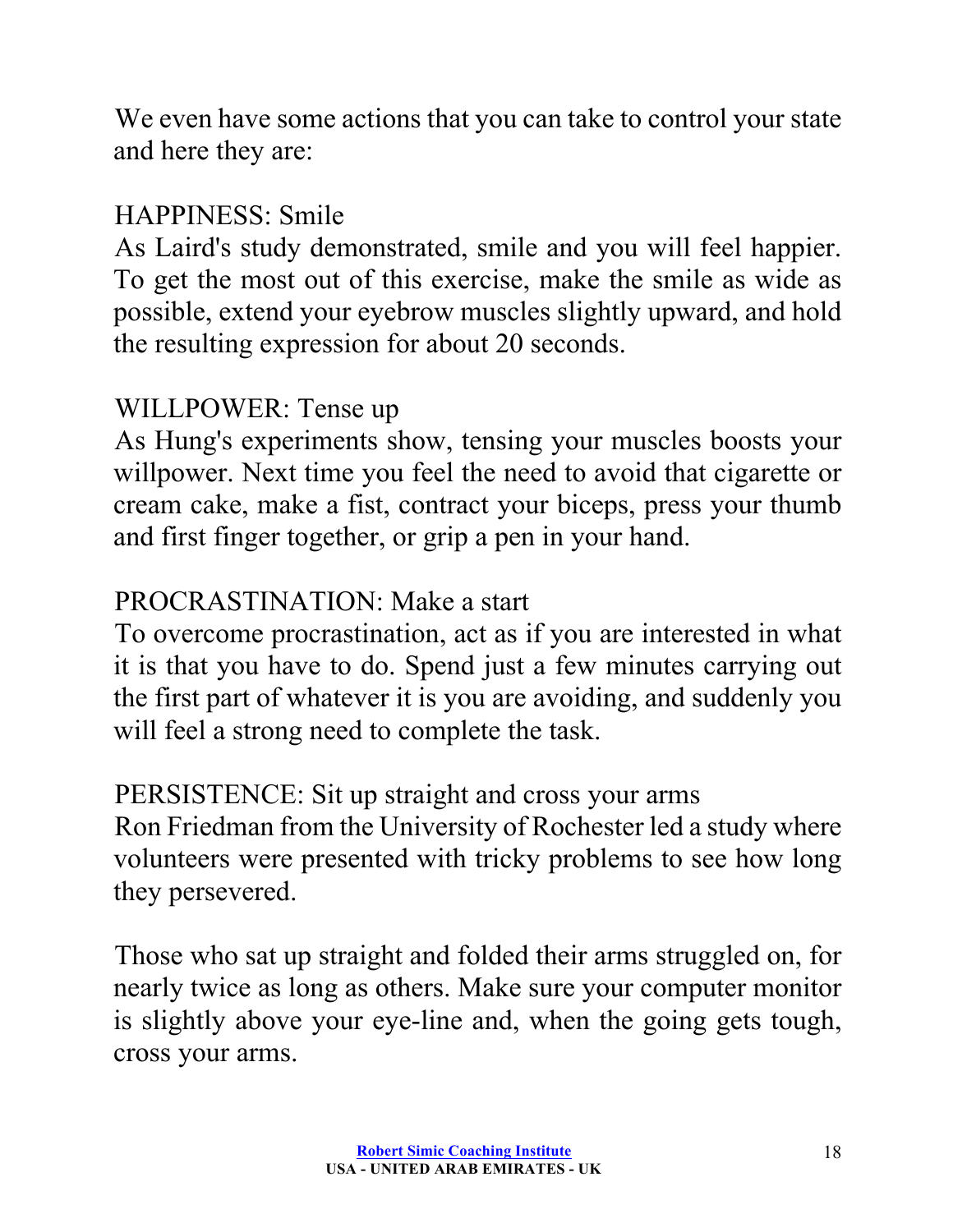#### CONFIDENCE: Power pose

To increase your self-esteem and confidence, adopt a power pose. If you are sitting down, lean back, look up, and interlock your hands behind your head. If you are standing up, then place your feet flat on the floor; push your shoulders back and your chest forward.

#### NEGOTIATION: Use soft chairs

Hard furniture is associated with hard behavior. In one study Joshua Ackerman at the MIT Sloan School of Management, had participants sit on either soft or hard chairs and then negotiate over the price of a used car. Those in the hard chairs offered less and were more inflexible.

#### GUILT: Wash away your sins

If you are feeling guilty about something, try washing your hands or taking a shower. Chen-Bo Zhong from the University of Toronto discovered that people who carried out an immoral act and then cleaned their hands with an antiseptic wipe felt significantly less guilty than others.

#### PERSUASION: Nod

If people nod while they listen to a discussion, they are more likely to agree with the points being made. When you want to encourage someone to agree with you, subtly nod your head as you chat with them. Research led by Gary Wells of Iowa State University shows that they will reciprocate the movement and find themselves strangely attracted to your way of thinking.

LOVE: Open up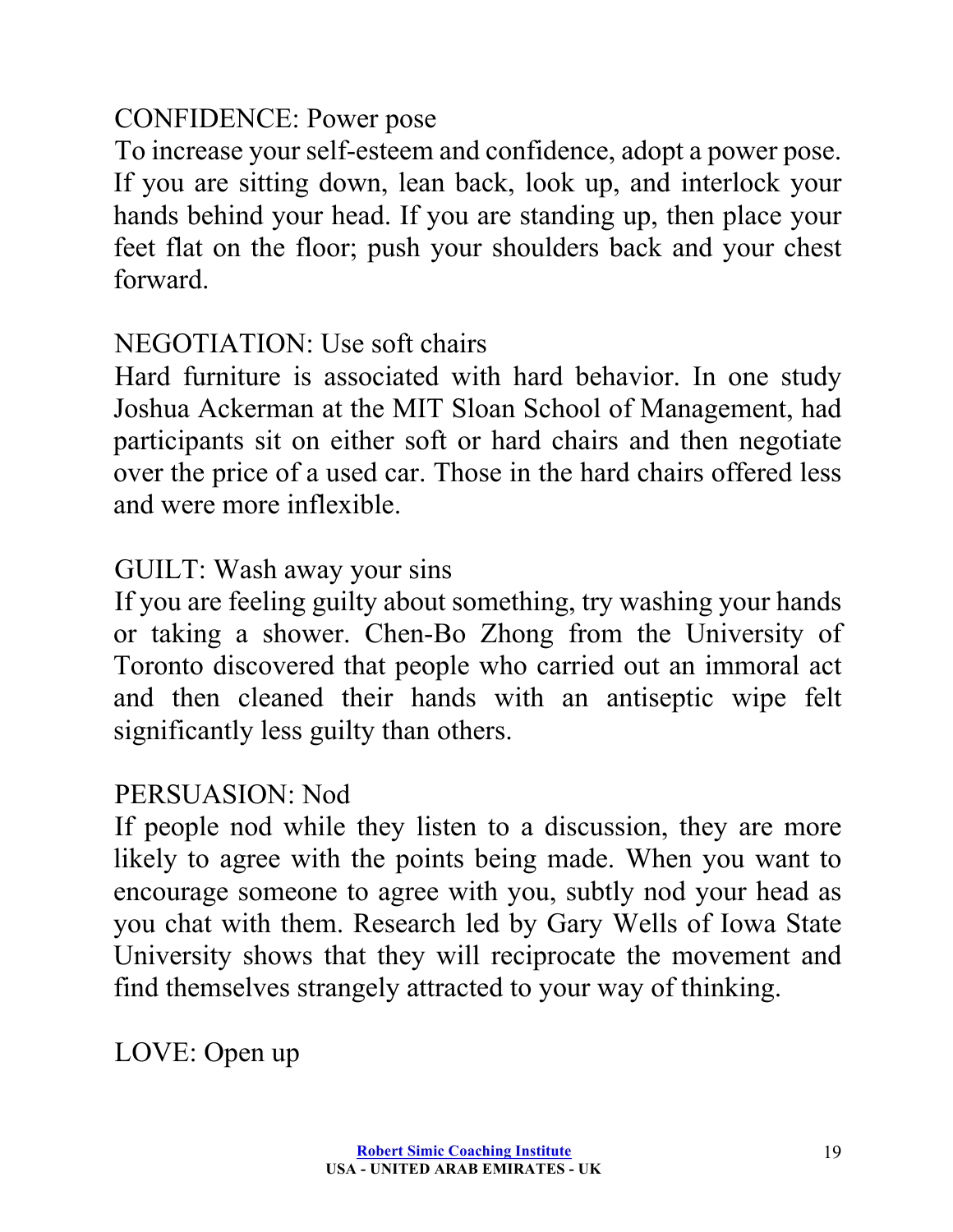Couples in love talk about the more intimate aspects of their lives. Research carried out by Robert Epstein, founder of the Cambridge Centre for Behavioral Studies, shows that the opposite is also true – more intimate chat makes people feel attracted to each other.

If you are out on a date, get the other person to open up, by asking what advice they would give to their 10-year-old self, or what one object they would save from a house on fire.

These do work better than just saying "get into a better state", but they are going to keep you busy and will invite some comments. Applying these ideas require conscious effort and willingness to get hands-on and actually do it.

This is where the great wave of motivational speaking came to town. We realized that if we can alter people's states, they will behave differently! They will find it easier to produce different (often required) behavior and this had massive impact on people's results.

As everyone knows by now, motivational speeches have a very short-term effect on the majority of people. It often wears off rather quickly and no sustainable change happens, but rather a short lived one.

The reason for this is: the motivation was provided by outside stimuli, it wasn't self-initiated and it is not self-maintained. The moment the juices wear off, everything goes back to where it always was, back to the known, habitual states and behavior.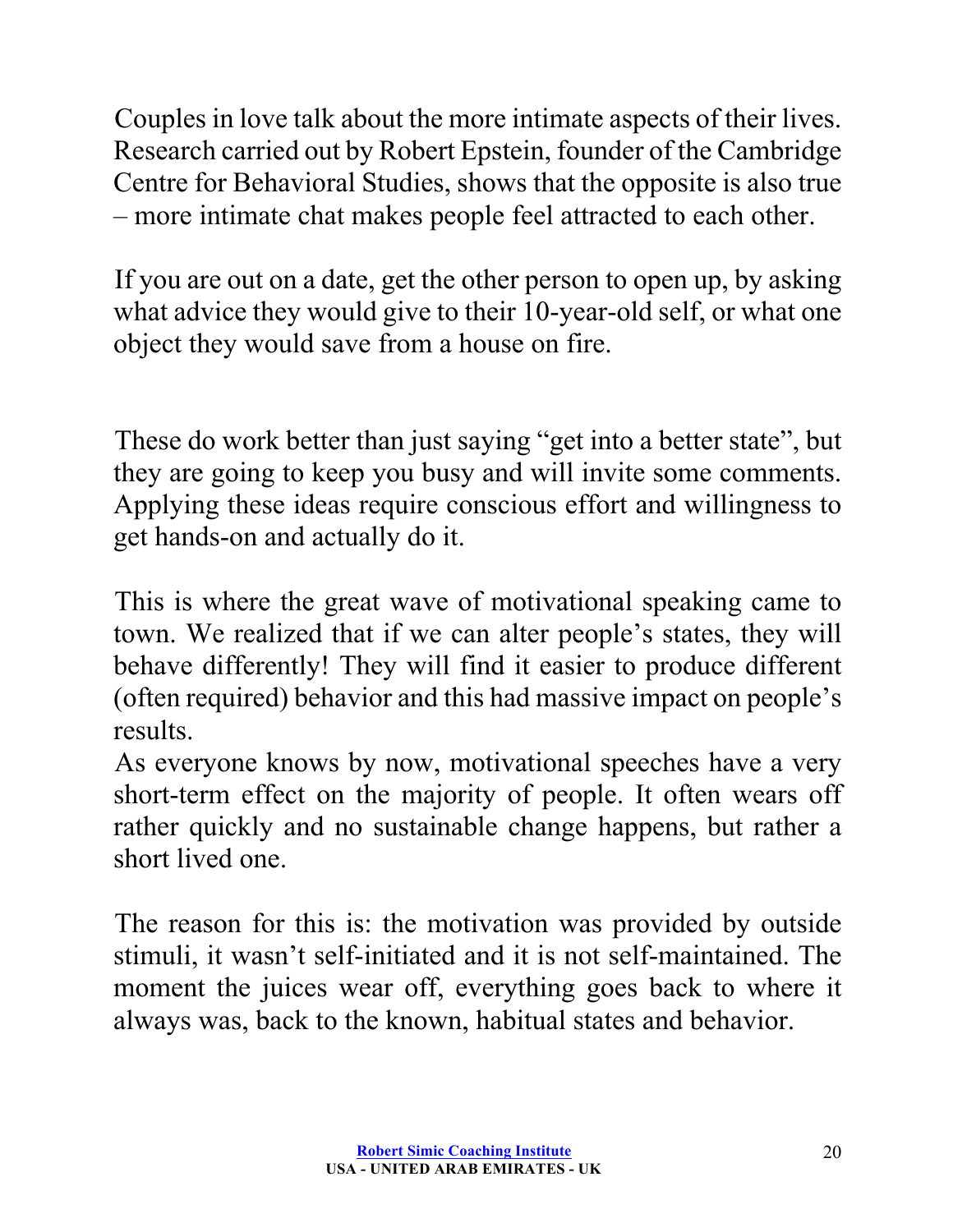But how is our state generated, when we are not interfering? What's causing it by default? Are we in charge of it, or is it something that is happening to us habitually too?

Most people live according to the idea that states are happening to us and often feel victimized by life in one way or another. Your State is where you find your quality of life reflected and not in your Results.

We say we woke up on the wrong side of the bed, or blame it on the moon, the tides, other people and the list goes on. All these causes are outside of us.

Our state depends on those things and it's out of our control... This mindset is to say the least, disempowering and rather crippling, isn't it?

We realize that taking charge of your state, empowers you immensely and allows you to choose the most serving states and therefore most serving behaviors for the occasion, in order to produce desired results.

As you can imagine, this is also much easier said than done. Positive thinking and optimistic attitudes affect your state, for as long as you consciously insist on them.

But this is, once again, very hard work that is not sustainable for most people today. It's just too much effort and the old, habitual states always find ways to resurface, 95% of our time.

In traditional Life Coaching methodologies, once our clients have clarity and a somewhat healthier outlook on life (idea or hope of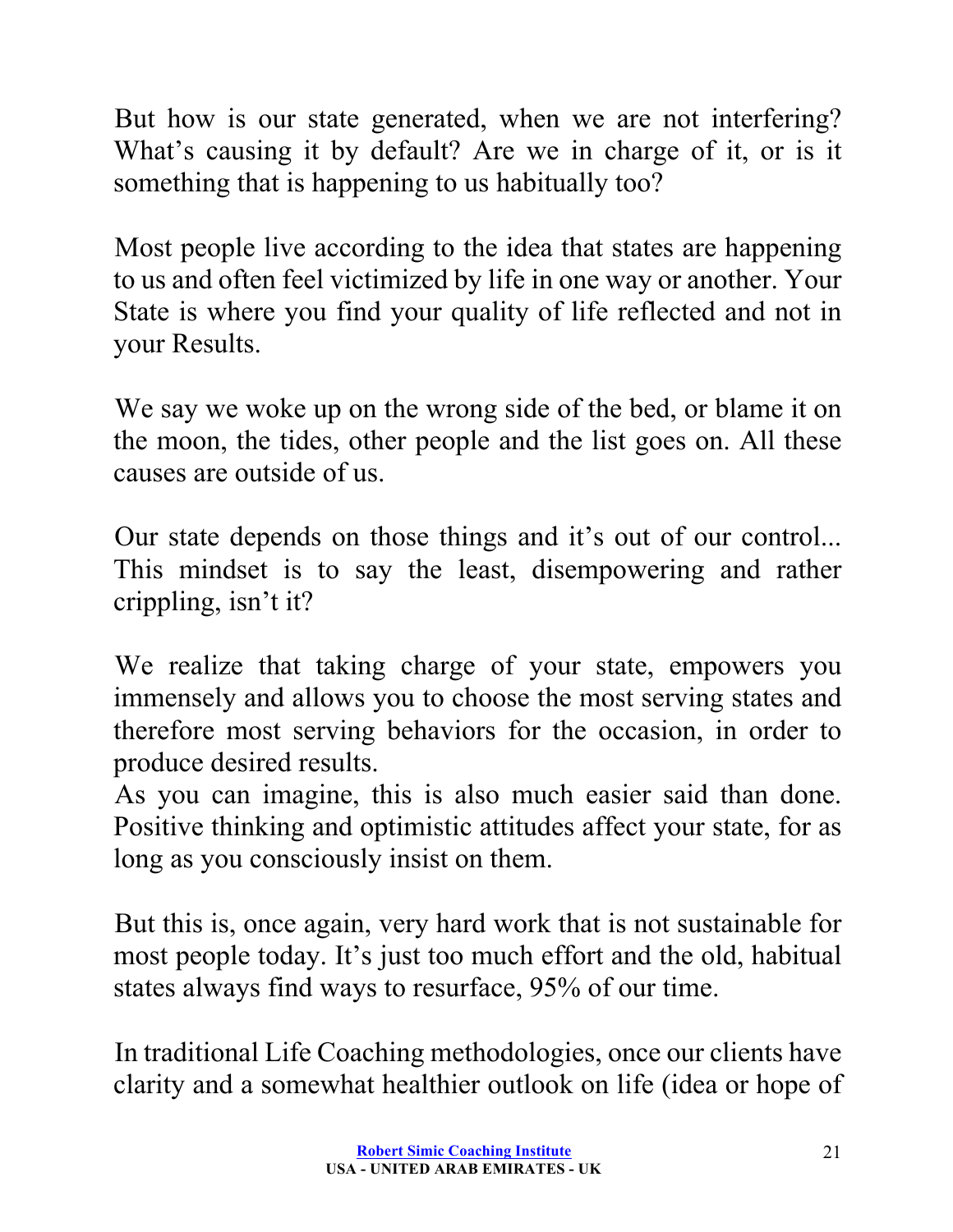a compelling future does a lot here), a Life Coach would help the client determine some goals for the future and then hold them accountable for it.

The clients are expected to love themselves enough and care enough about creating the life of their dreams, believe in themselves and the possibility of that desired outcome.

If they will do that, they will change the way they think and behave, which will effect different, hopefully desired results in their lives.

Sadly, this is way harder to do, than anything else in life and this is why so many Life Coaches experience failing clients.

What is the answer then... how do we get back into the driving seat, how do we take charge of our states again? Well, we need to dig just a bit deeper still...

What is causing our State, automatically?

# **Conditioning > State > Behavior > Results**

We use the word conditioning, to summarize many things that are affecting your state. It's quite a list of things and here are just a few of them:

Values: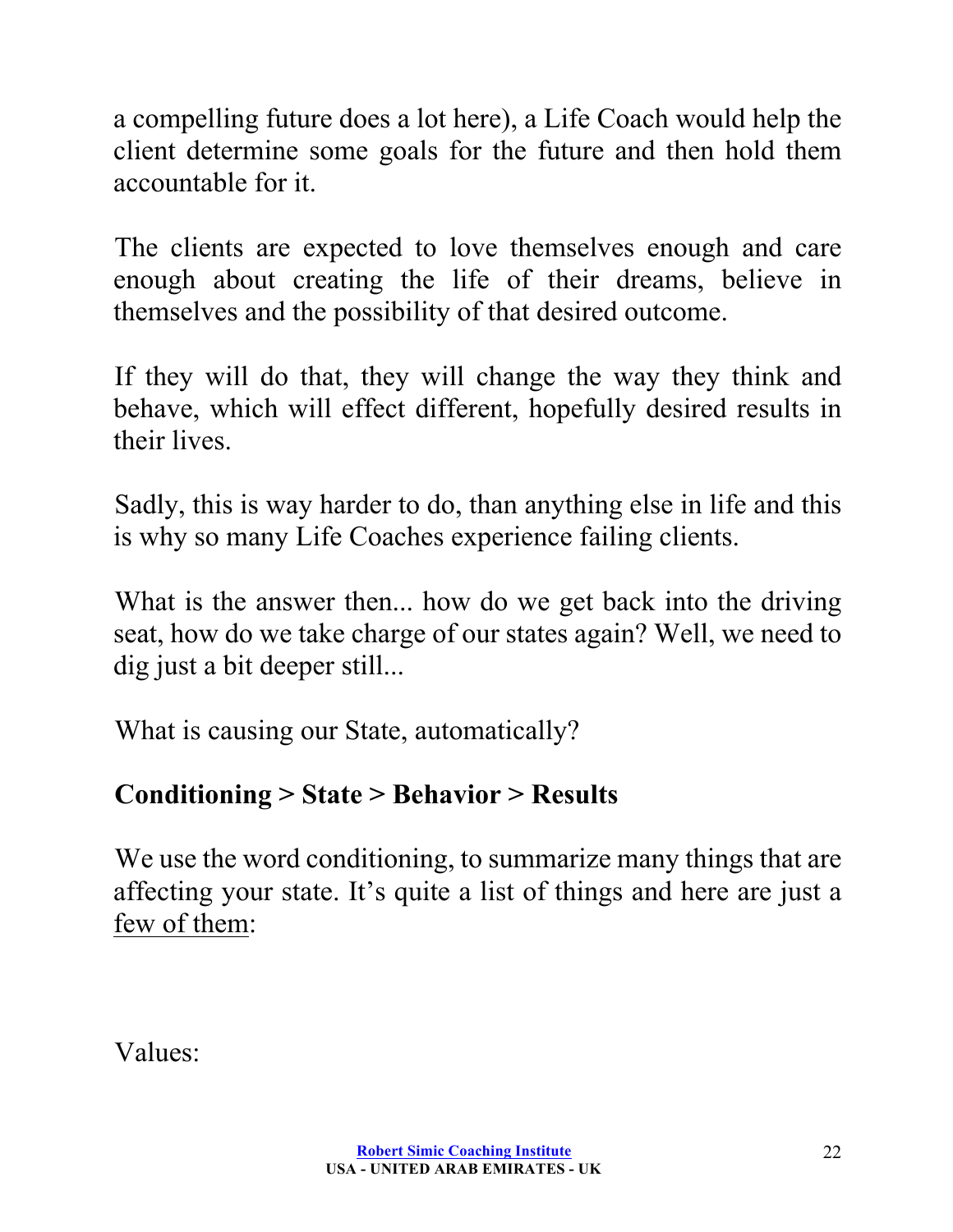These are the things that are important to you. Your top 5, most important values in any given context of life, will determine over 80% of all your self-initiated motivation, drive and focus.

This has a major influence on your state, constantly. You don't focus on and think about things that are not important to you, do you? You do spend most of your time focusing on the things that matter to you.

#### Beliefs:

They act as the very pillars of our reality. Beliefs are what we believe to be true or not, possible or not and how things are for us. They are all learned and not a true reflection of whom you are or what is possible for you.

Often we recognize certain limiting beliefs about ourselves or the world we live in, and feel we have no power of changing them. Beliefs, by default, will always actualize themselves. Henry Ford said it long ago: "Whether you believe that you can or that you can't... you are right." Your state and possibilities in life will largely be determined by your beliefs. It's as simple as that. If you don't believe that something is possible, you will not even attempt doing it!

## Memories:

The sum total of all your experiences in life, everything that ever happened to you, is perfectly stored in your neurology and your mind uses it as a reference of how things are in life, their meanings and your expectations of life in the now.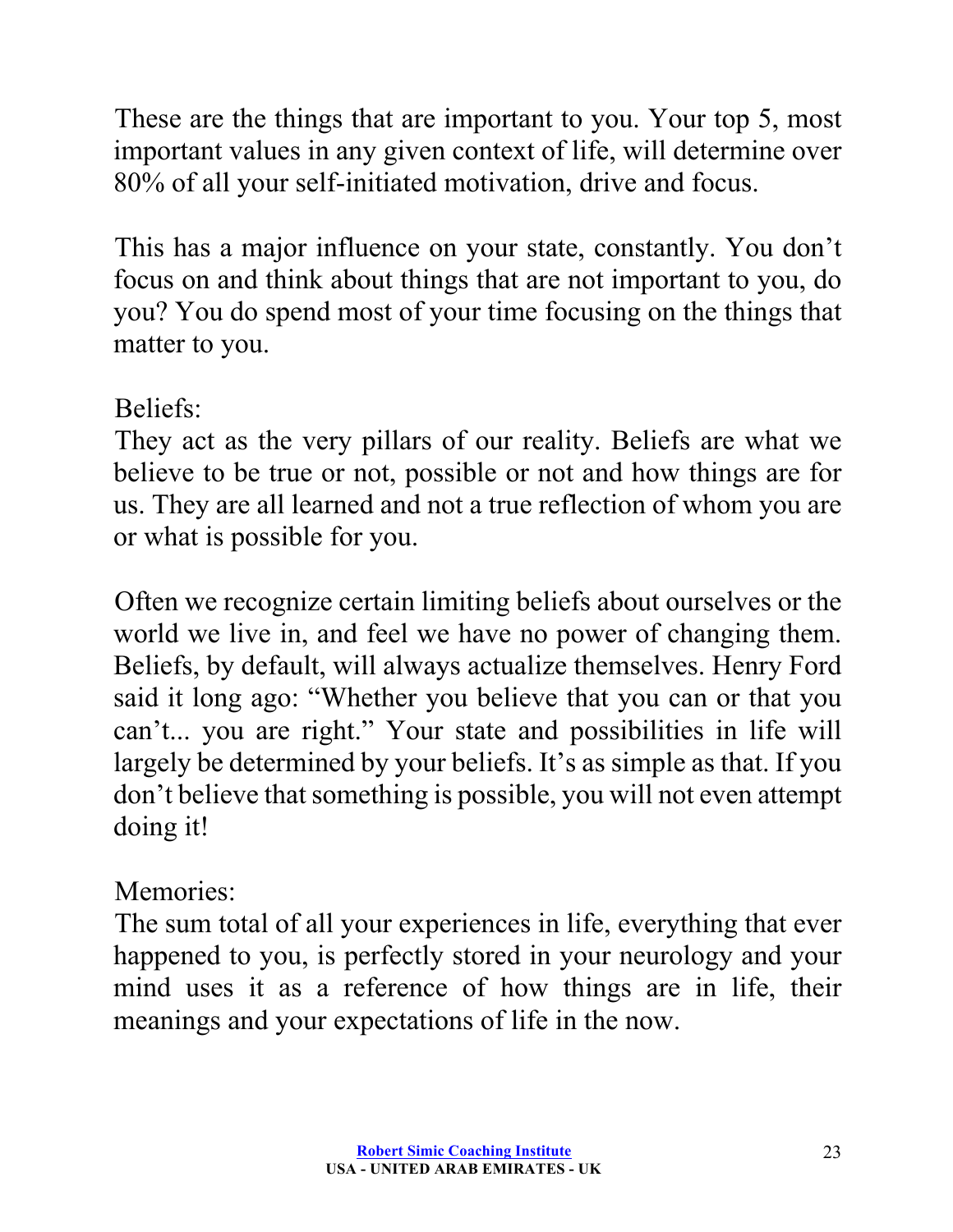Metaphorically speaking, I find people walking through their life looking at the rear-view mirror. We are incapable of experiencing the present moment in life, without filtering it through our past experiences.

This determines how we feel today and our experience of the quality of our life. This is huge, as we walk around carrying all our unresolved negative emotions (the baggage, burdens of life), which have a major influence on our perceptions and natural states. Health wise, this is where most of our dis-eases stem from.

This is where we find most of the root causes of all our problems. Overcoming issues on this level, changes our past and sets us free from the burdens of life, allowing us to naturally be in resourceful states, allowing us to heal and be our true selves.

There are obviously a few more items that form our conditioning and have a great influence over our results in life. The ones mentioned above, paint a clear picture of how these things are shaping our perceptions, focus, states and actions and ultimately the results in our lives.

These things are not to be ignored, as you will find the root cause of many of your problems stemming from one or all of them.

Instead, we choose to empower ourselves and invest in learning about our mind and bodies and how they all work together; how we can now utilize the potential that we have and truly create the lives of our dreams. It's certainly possible.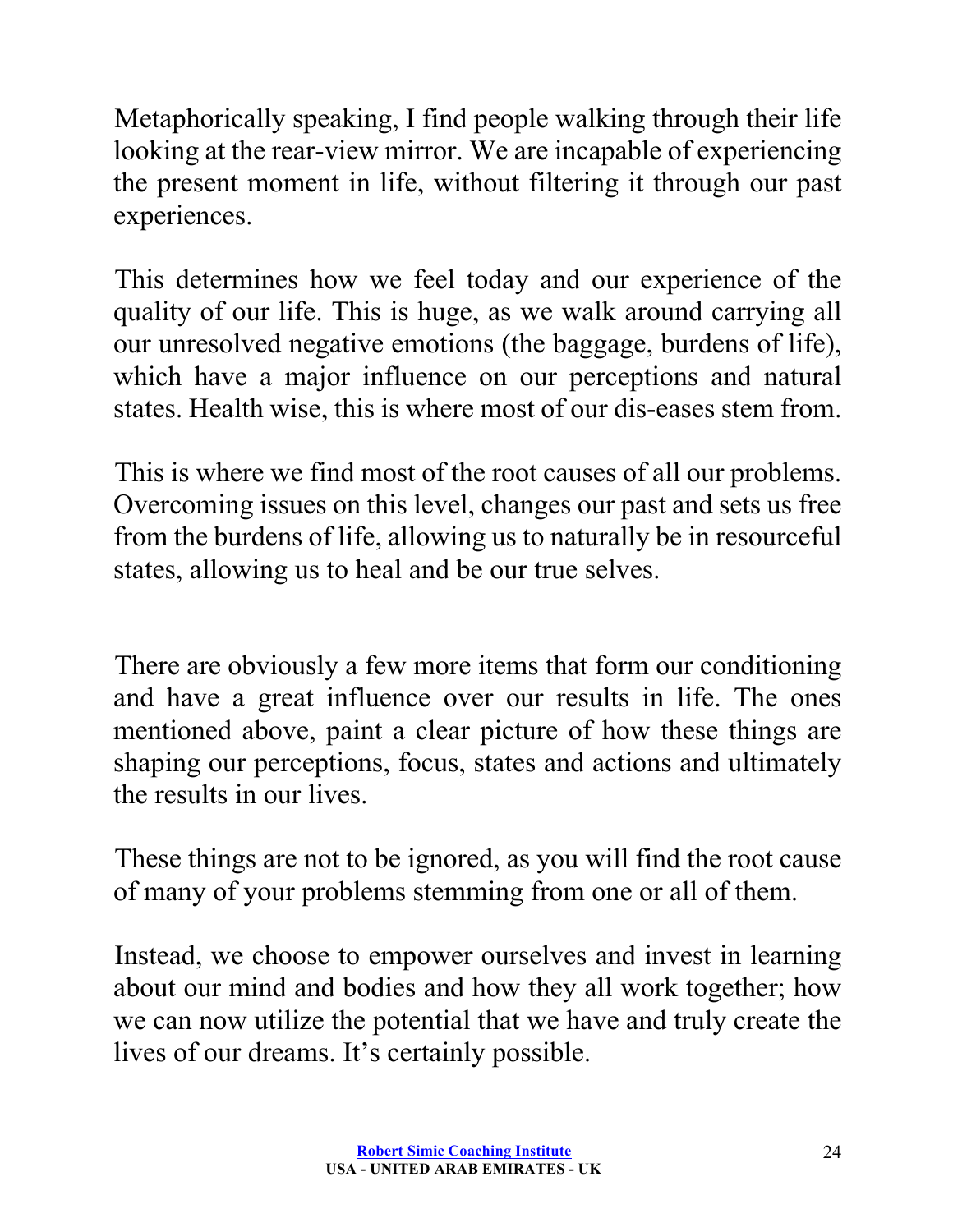Instead of fighting the system and going against our own nature, we can make changes deep in our psychology and neurology, at the place where it actually counts.

When we find the root cause of our problem, we learn what we needed and overcome the cause so that the desired change becomes real.

When you make changes in your conditioning, the chain of effects keeps repeating itself, this time effecting naturally positive states, resourceful behaviors, and thus the desired results.

Since I am writing this eBook with an idea that you are, on some level, interested in becoming a Life Coach, then the understanding that you now have, suggests that you have at least the following 3 choices now:

**1.** If all you want is a Life Coach certificate, then do yourself a favor and find the shortest and cheapest online course that will mail you their certificate in a matter of days.

If having a life coach certificate in your name is your sole intention here, then do yourself an even bigger favor and print yourself a certificate that you can put on the wall. Why waste resources on a meaningless piece of paper?

**2.** If you want to help people get some clarity, help them realize that they are the ones responsible for their results and that they now need to somehow change on their own (because you cannot help them), then almost any Life Coach course will do.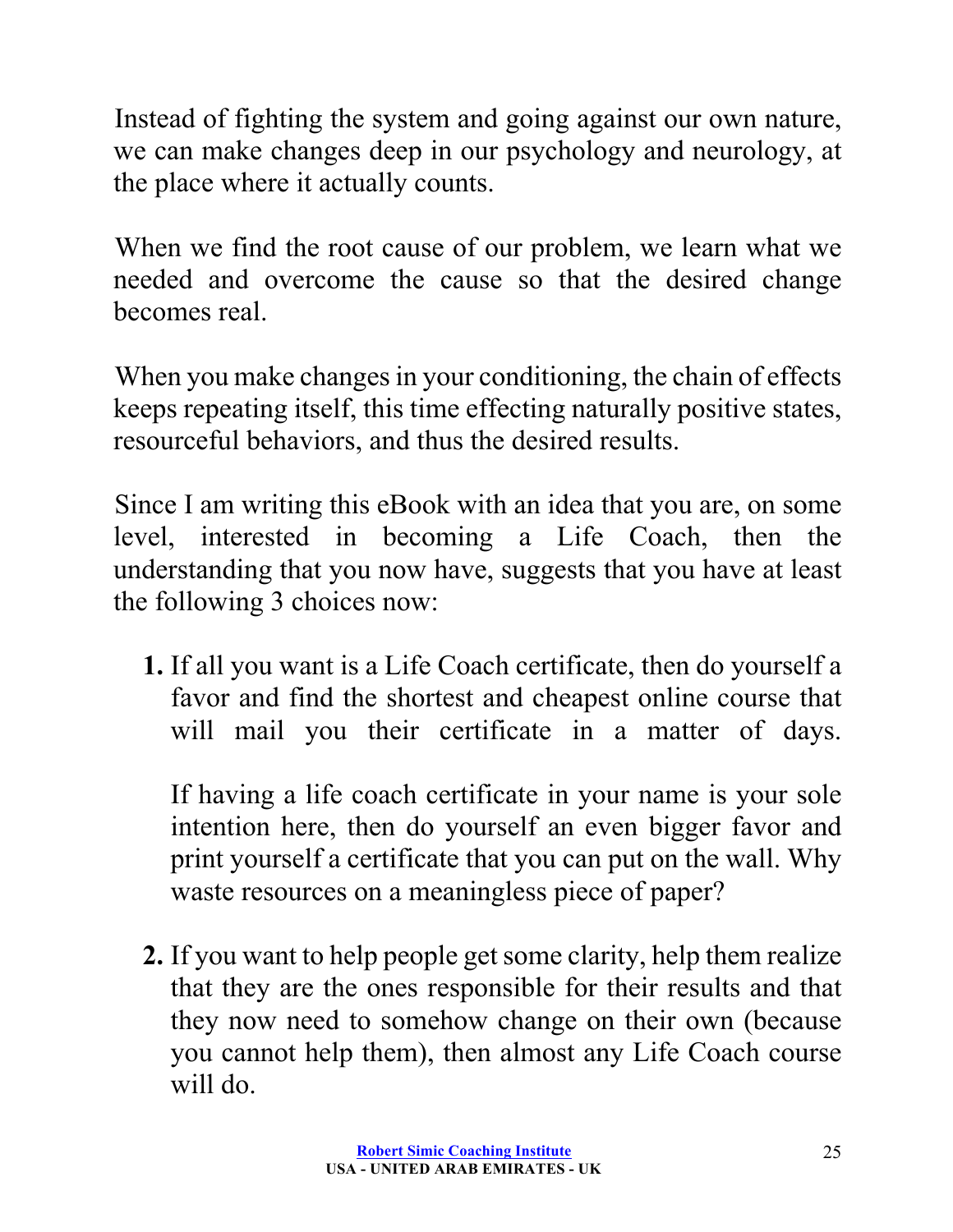**3.** Finally, if you are interested in becoming a super star Life Coach, with great Coaching and advanced NLP skills and expertise, someone who can actually affect the world around you, help people heal and grow, help them let go of the burdens of their pasts, help them change their limiting beliefs, help them break their old habits and adopt new ones, help them change their perceptions, help them become whole again and so much more... then keep reading as I strongly believe that you are in for a beautiful surprise.

At Robert Simic Coaching Institute we teach the most exciting, empowering and effective knowledge and skill set known to us. It is a collected body of knowledge and skills that have been around for a very, very long time.

Then, we combine this with the latest knowledge from Quantum Physics and Neuroscience, that reveals how magnificent we actually are in our potential and ability to change quickly and effortlessly. We create a place where science and spirituality meet together, in unity.

We utilize techniques and teachings from the beginning of human psychology till now, from west to east, north to south, regardless of their origins - whatever is ecological for us and our planet, effective, instantly applicable and focused on lasting change and increased choices... these are all part of our teaching.

If these words resonate with you and something inside of you is touched by the sheer potential of what we are capable of doing and creating here in this world, then that means that you are a good fit for us too.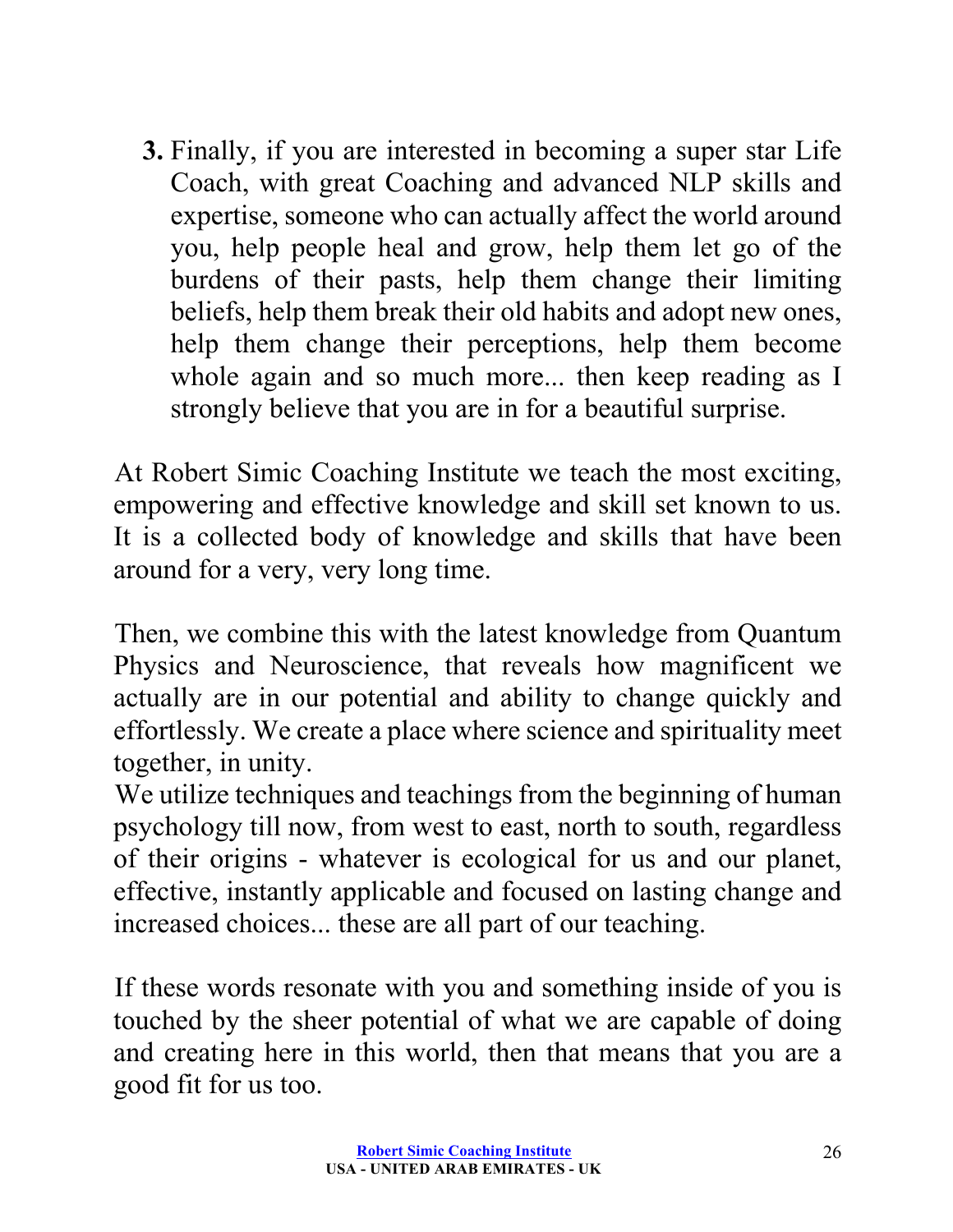We are happy to meet/chat with you and discuss your personal intentions and welcome you in our world - a world of infinite potential, where you can do and become anything that you want in life. Operating as such, your clients will be able to become whoever they want to be as well.

Once you understand the science of change and speak the language of their mind, you will be able to help them change easily and quickly.

For me personally, when our medical science stops (reaches its limits) and informs the patient that his or her days are numbered, as they cannot help them any further... these are the defining moments for us as human beings.

Why do some people walk out of that hospital days or weeks later, having all their symptoms vanish and their health restored?

If our science cannot explain it, they call it a miracle. For me, it truly is a miracle, the miracle of you and your nervous system, the most magnificent creation known to us yet. How about you, have you settled for less and have you bought into beliefs that limit your own ability to heal yourself or create the life of your dreams?

Or are you choosing a life full of possibilities and daring to explore the boundaries and beyond?

Why 95% of people fail?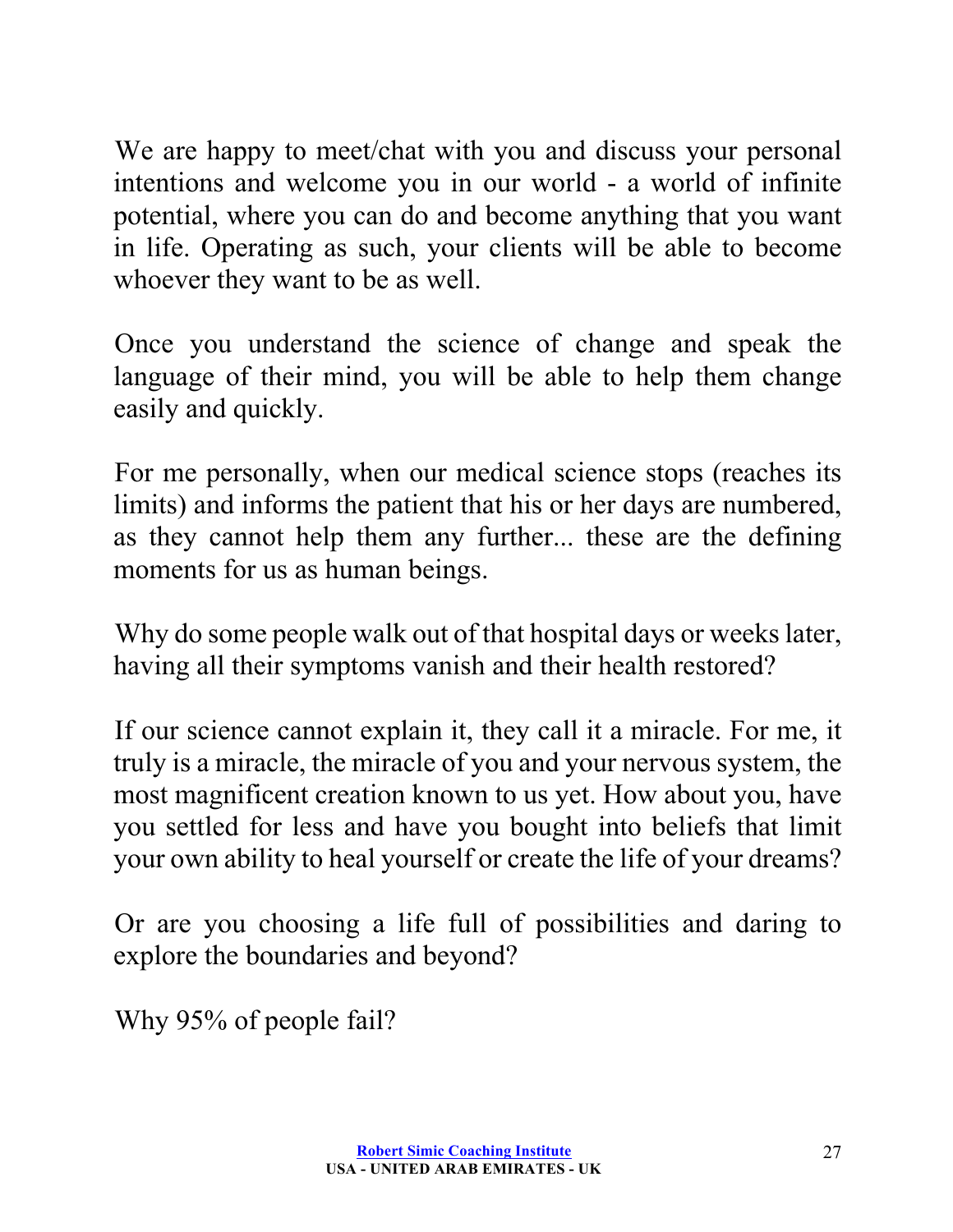How could they not? Not having the opportunity to truly resolve their burdens, learn what was needed, and change from within, is making it nearly impossible to create and then to maintain that new desired life.

Our conditioning sabotages us and it wins more often than not. Don't be a statistic, do what is required to ensure that you get the most valid knowledge and skills.

When you do, you will become a coach and not someone who knows about coaching. You will not have a job; you will not find it difficult. Instead, you will find yourself living an inspired life, a coach that lives, walks, and breathes the talk.

Life becomes an effortless stream of synchronicity and the whole world conspires to help you manifest the new you, from within.

If what you've just read looks, sounds or feels just like what you've been waiting for, then get in touch and enquire about this journey.

Robert Simic Coaching Institute exists because of people like you. I look forward to meeting you in person and serving your purpose further.

From my heart to yours - Robert Simic http://www.RobertSimicCoachingInstitute.com

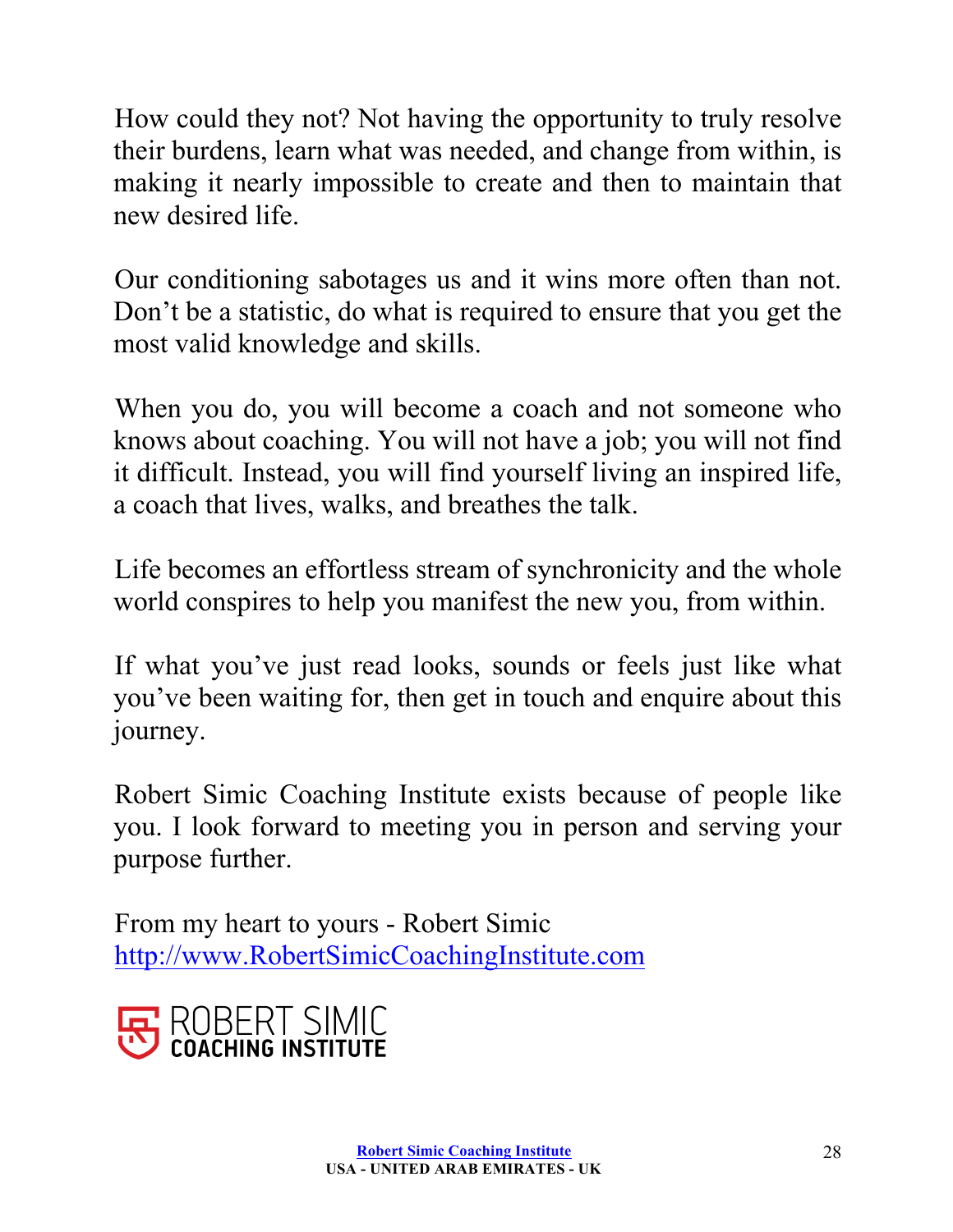### **About the Author**

Robert is the founder of the Robert Simic Coaching Institute. His international success as a Coach and a Trainer is underpinned by his unique ability to unlock the potential of every student. He is a charismatic presenter who engages you with his heart as you grapple with the content.

His life story is an inspiration, starting with humble beginnings. He was born in Belgrade, Serbia – a politically challenged country. At the age of 22 he left Serbia looking for greener pastures. He worked in Europe – from washing cars in Greek islands to night shifts in Germany, until he decided to move to South Africa and explore his options there. He worked as an office manager and became an integral part of a successful company. In this process though, he traded his entrepreneurial attitude for certainty and a secure salary. The hope of a secure future was short lived when he was unexpectedly retrenched.

However, what seemed to be his worst nightmare became the wake-up call that began his quest for true empowerment. Robert confesses to having spent much of his life chasing security and significance until he discovered the gifts that come with being a truly empowered human being. Robert is deeply inspired to continue helping people breakthrough their perceived barriers and achieve their dreams with the knowledge he shares in his coaching, workshops and trainings.

In addition to his coaching and training, Robert has spent the last decade furthering his knowledge and skills under great minds such as the internationally best-selling authors Tony Robbins,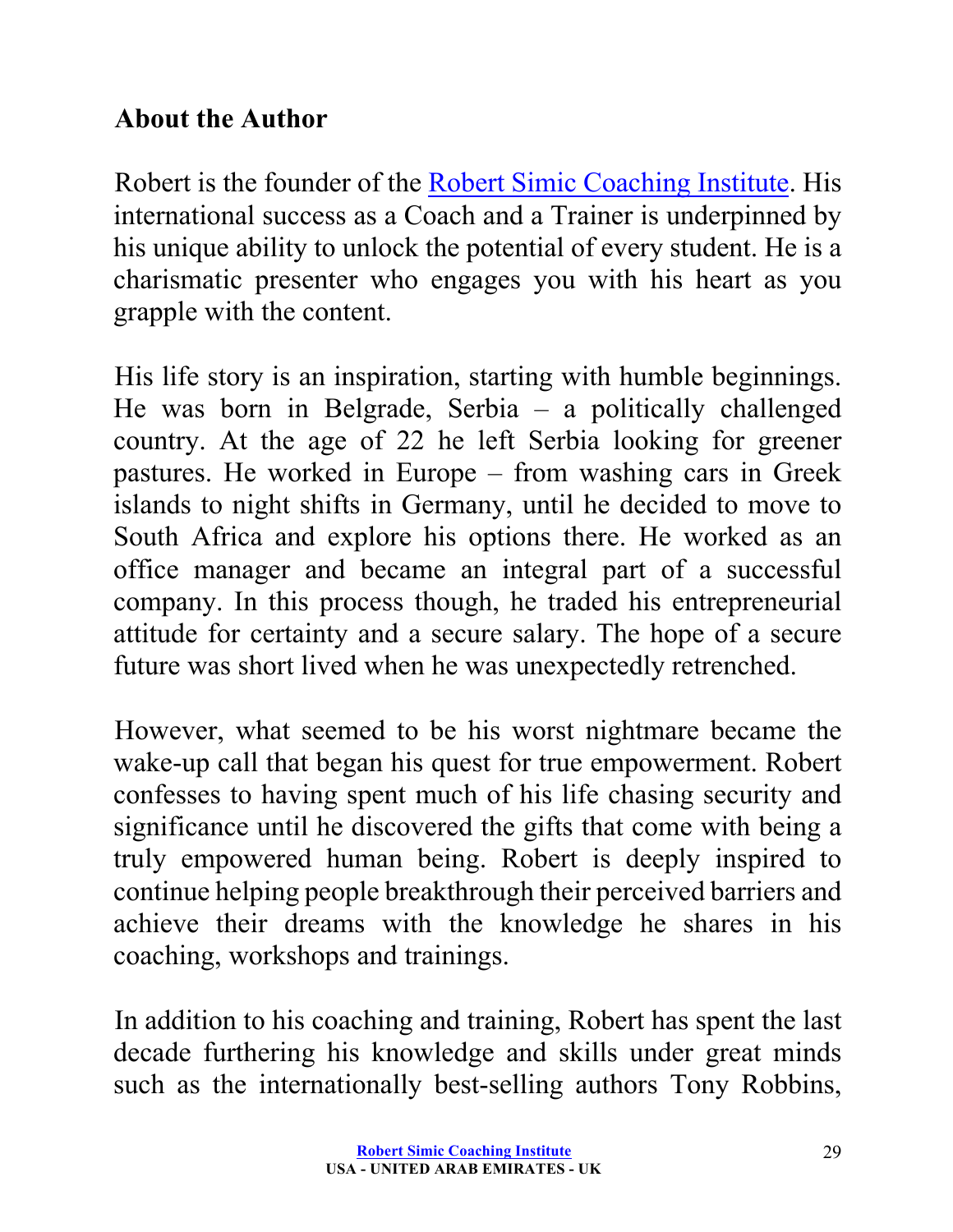Richard Bandler, Tad James, and Bob Proctor, all of whom have transformed the lives of millions through their books, seminars, courses and personal coaching. Robert is a seasoned trainer of NLP, Time Paradigm Techniques, Hypnosis, Mind Power and various Coaching methodologies. He started this journey, initially under ABNLP (American Board of NLP), ABH (American Board of Hypnotherapy), TLTA (Time Line Therapy Association).

Breaking through one limitation to another, refusing to settle for less and insisting on the highest and most effective resources known to us, Robert evolved in his personal capacity and so did his approach to Coaching. RSCI was founded, matching his need to create a new kind of coaching institute, a place where he could once again push beyond the known boundaries and share his heart.

Having trained, coached and transformed 1000's of people worldwide, Robert is perceived as a leader in the industry as he continues to explore new ways to enhance the lives of others. He is deeply in love with his wife Biljana, his son Matea and his daughter Mia, who are the inspiration in his life.